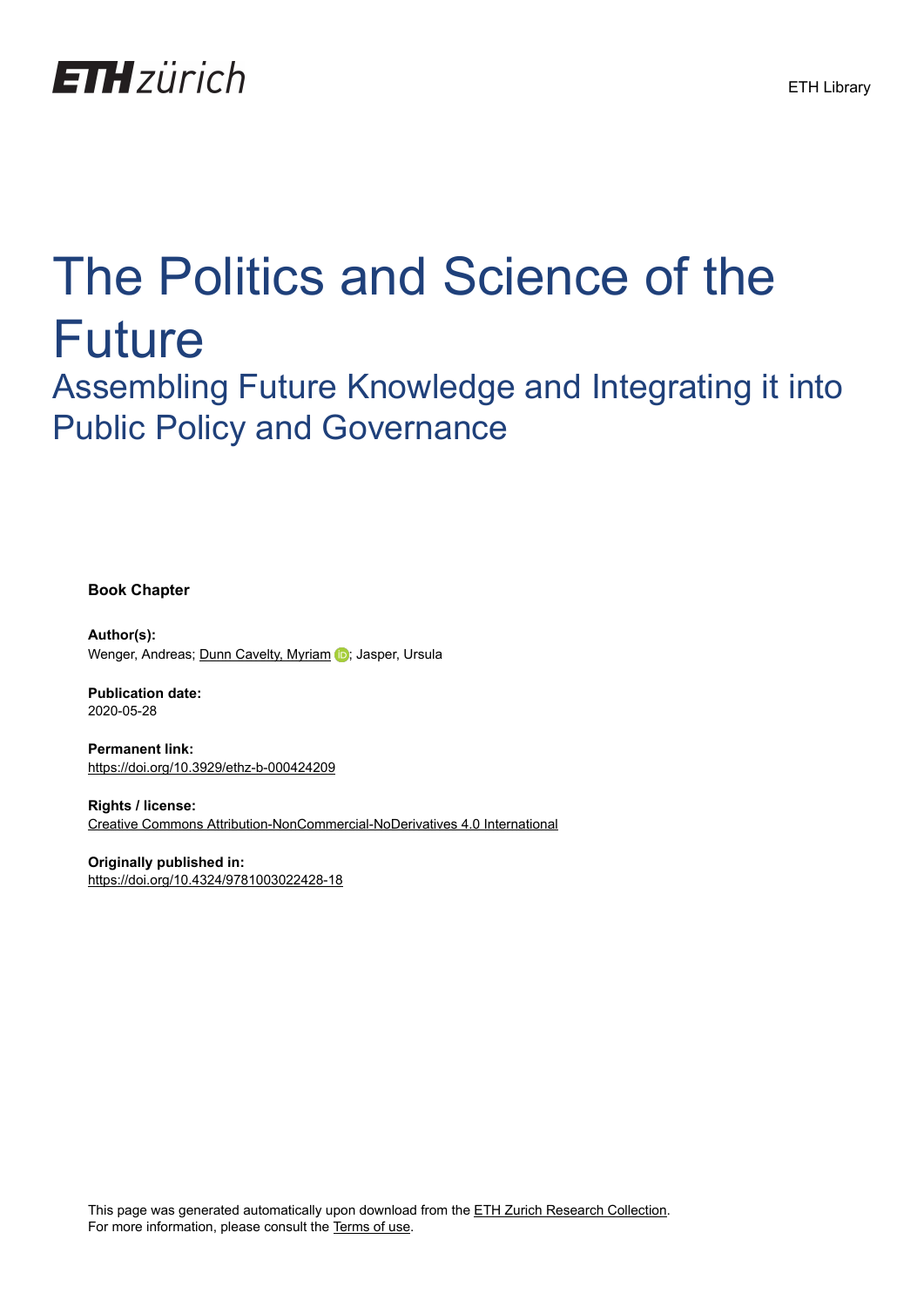# **14 The politics and science of the future**

Assembling future knowledge and [integrating it into public policy and](#page--1-0)  governance

*Andreas Wenger, Myriam Dunn Cavelty and Ursula Jasper*

In a world of complexity, interconnectedness, uncertainty, and rapid social, economic and political transformations, policy-makers increasingly demand scientifically robust policy-advice as a form of guidance for policy-decisions. As a result, scientists in academia and beyond are expected to focus on policyrelevant research questions and contribute to the solution of complicated, oftentimes transnational, if not global policy problems. Being policy-relevant means to supply future-related, forward-looking knowledge – a task that does not come easy to a profession that traditionally focuses on the empirical study of the past and present, values the academic freedom of inquiry, and often sees its role in society as confronting and challenging power and hierarchy.

Contributing future knowledge towards the sustainable solution of complex problems can be rewarding and it is an important basis for fostering and maintaining trust between science, society, and politics. However, creating future knowledge can also be a thankless task and, worse, backfire, fuelling pessimism towards science (Pielke 2007). On top of that, future knowledge is political, because the science and the politics of anticipating and preparing for the future are closely intertwined and cannot be separated: It shapes perceptions about the future and such perceptions do not simply provide orientation between the past, the present, and the future – once future knowledge is acted upon, it influences and changes the course of the future. Conversely, institutions and governance structures influence the making of knowledge about the future, acknowledging, selecting, and legitimizing some forms of future knowledge provided by some experts and institutions, while precluding other forms (Jasanoff 2015).

This concluding chapter, building on the individual contributions to this book, highlights the complex interactions and feedback-loops between the politics and the science of the future. The two interrelated and oftentimes parallel processes of creating and assembling future knowledge and the integration of this knowledge into public policy-making and governance bring policy-makers and scientific experts from within governments, private industry, and academia in close contact with each other. While this may create friction at the intersection of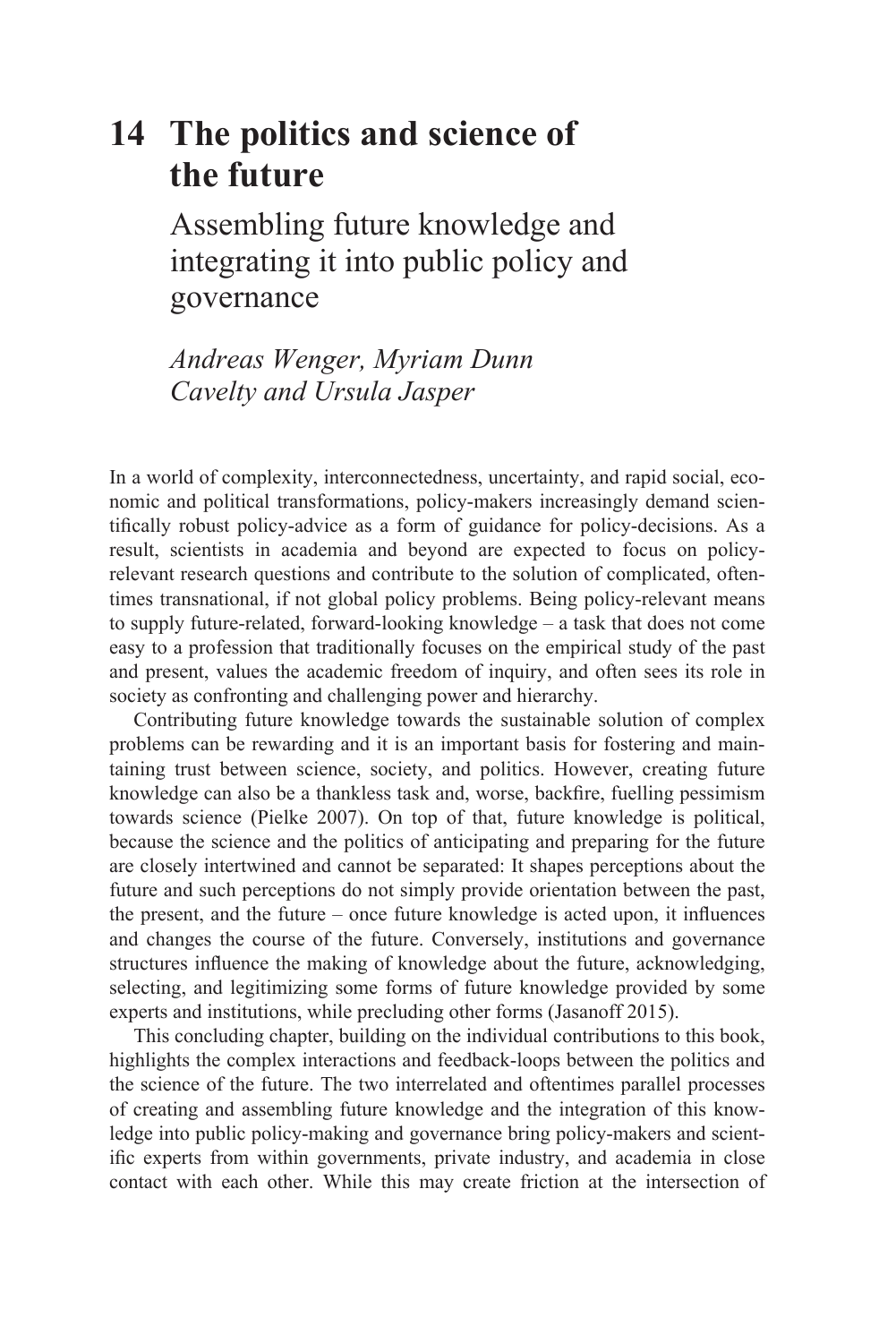science and policy, such friction can also unleash human creativity resulting in better future policies and practices while expanding the horizon of possibility. If politics and science more actively reflect differences and overlaps in their knowledge conceptions and roles in society, they will be better equipped to master the challenges of collaboration and overcome the unavoidable backlash of working at the intersection of science and politics.

# **Four factors shaping the context of future-oriented thinking today**

Before we discuss the intricacies and fallacies of integrating future-oriented science and politics based on the findings of the book, we would like to point out four characteristics of the current context that shape today's environment (see [Figure 14.1\)](#page--1-0). The introductory chapter of this book presented the co-constitution and co-evolution of different historical imaginaries of the future and social and political orders across time from a Western point of view (Wenger *et al*. 2020). While the chapters of this book have focused almost exclusively on the West as well, it is in fact the emergence of alternative visions of the future in the East,



*Figure 14.1* The current context of future-oriented thinking.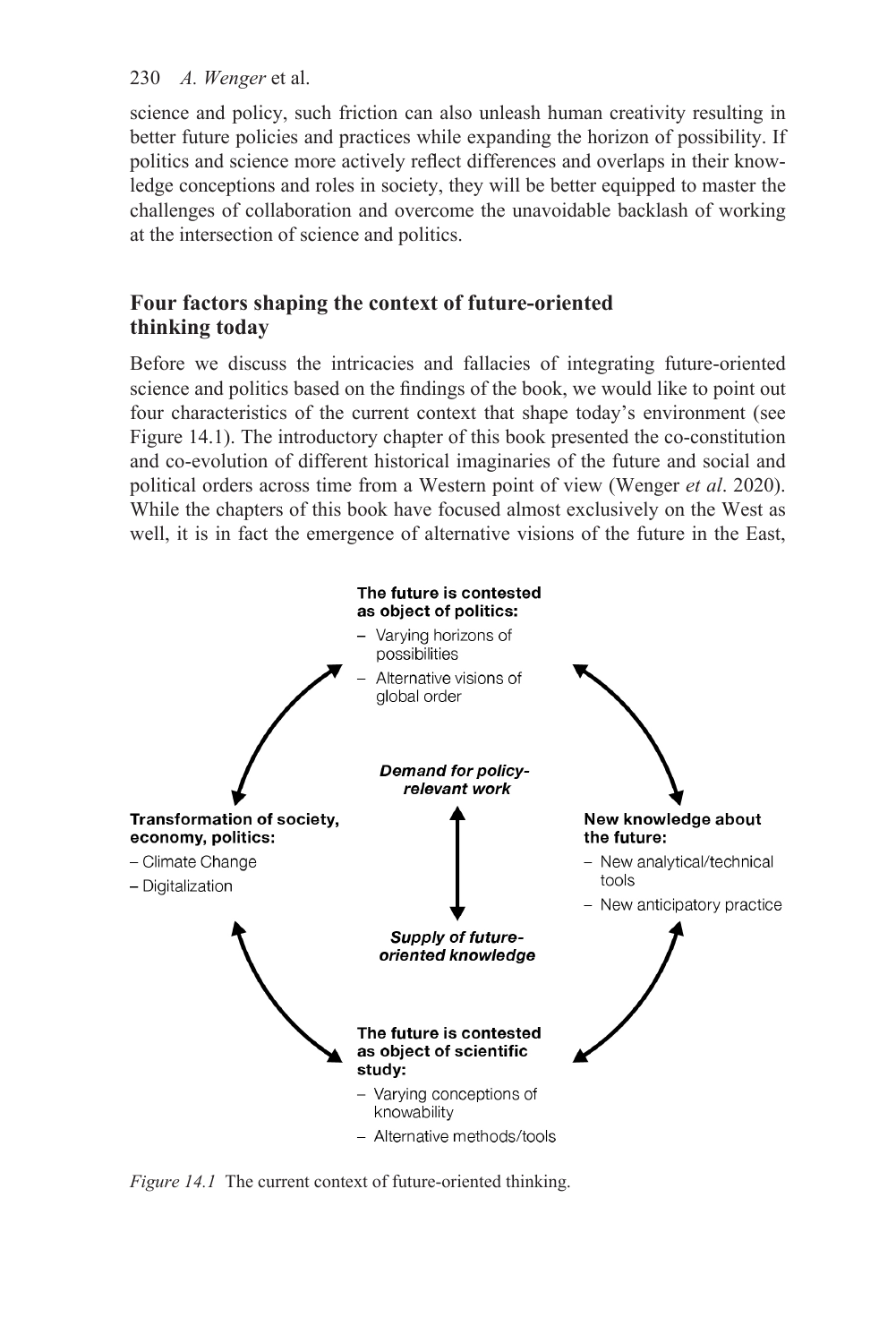especially in China, that provide a major impetus for the renewed political interest in the future. Competing and sometimes clashing visions of the future need to be increasingly negotiated at the global level and integrated not just into national policy but into global governance systems (Simandan 2018). This situates the future as a contested object of politics firmly on international relations and security studies territory.

The past decade in global politics is characterized by discussions about the consequences of a changing power distribution between the West and the East with many open questions about future order remaining (Maull 2018). Not least because of the lingering effects of the financial crisis of 2008, policy-makers in the Western world tend to fall back onto a discourse that paints the world as complex, uncertain, and unpredictable, full of risks that cannot easily be controlled and major ruptures that are inevitable (and often unforeseeable). At the same time and as an extreme counterweight, China's state-driven modernization project came to be seen as an alternative development model to the world (Breslin 2011; Zhao 2010; Zeng 2019). The launching of the 'One Belt, One Road' Initiative in 2013 (now just Belt and Road Initiative, BRI) – a gigantic infrastructure project connecting China with Europe through a series of continental and one maritime corridors – marked a major turning point in Beijing's geo-economic strategy (Ferdinand 2016; Jones and Zeng 2019).

The shifts in global economics and politics are in line with asynchronous shifts in the temporal thinking in Western and in Chinese politics. While for Western policy-makers the horizon of possibilities seems to be shrinking, for Chinese policy-makers it seems to be expanding. In the West the future is debated in a context of political fragmentation and rising populism. In China the future is associated with a revival of historical greatness after a century of humiliation (Westad 2020; Zheng 2012). Neither Western nor Chinese policymakers perceive the future through the temporal regime of Francis Fukuyama's presumed 'end of history' any longer (Fukuyama 1992). On the contrary, their different visions of the future reflect competing and alternative visions of regional and global order. In a world in which the liberal order is clearly no longer universally acknowledged and the rule-based capacity to act at the international level seems limited, the future as an object of (international) politics cannot *but* be contested.

Not least because of the 'failure' to anticipate and predict key global events, the future is a contested object of study in the social sciences and beyond as well (Assmann 2013; Hölscher 2017; Jasanoff and Kim 2015). The past decade witnessed a growing debate about the epistemological challenges of making claims about the future. Like in politics, this debate evolves as science and academia more broadly are changing as well (Nowotny *et al*. 2001; Schimank 2012). On the one hand, the international scientific system has expanded greatly over the past decade, with different social and political contexts leaving more or less room for academic freedom. Moreover, scientific knowledge is not only – and in some fields like artificial intelligence no longer primarily – produced in universities that are characterized by a disciplinary and autonomous organization of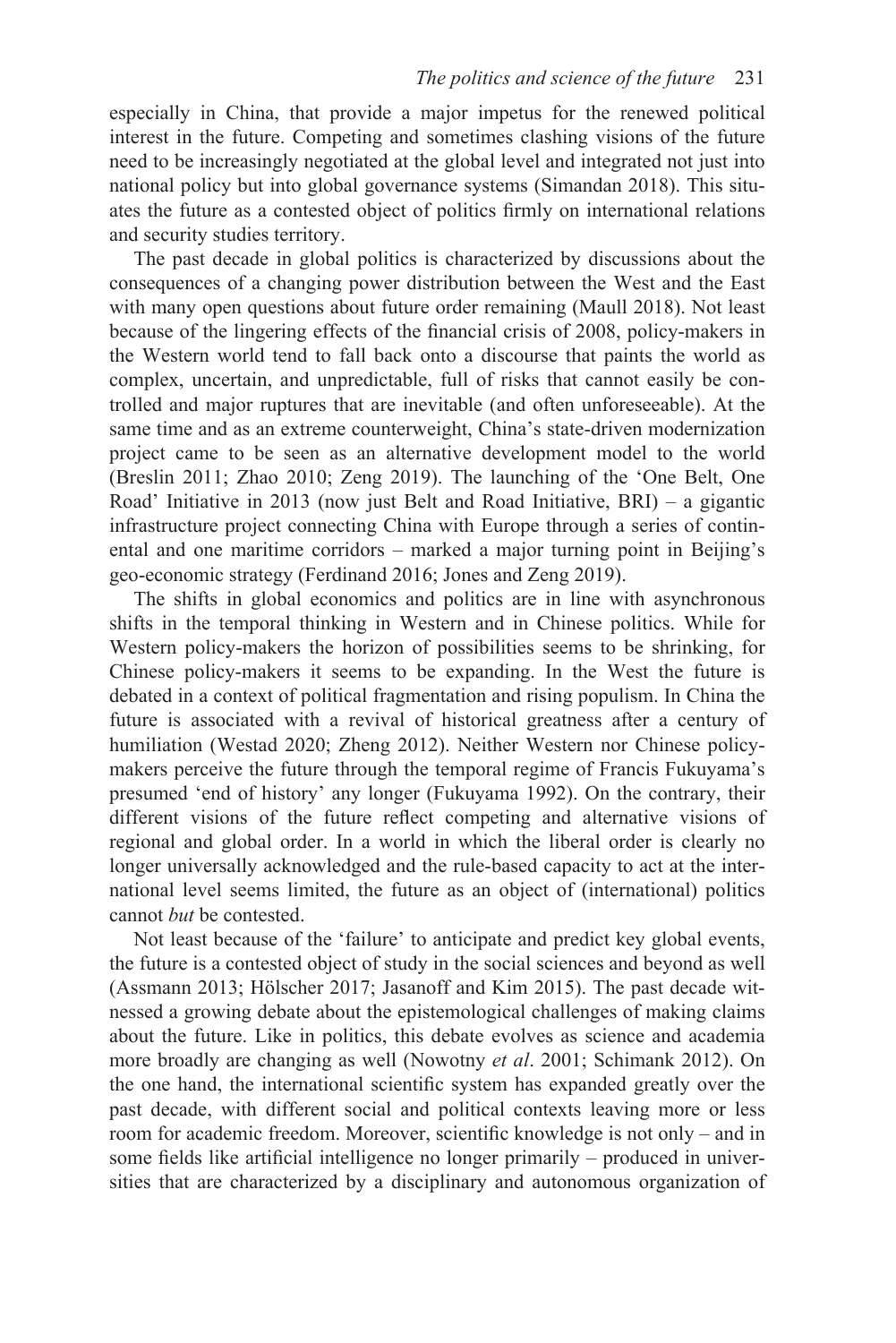knowledge production, but increasingly by more diverse actors from different sectors of society that represent a more transdisciplinary, applied, and reflexive organization of science (Gibbons *et al*. 1994; Dusdal 2017).

Next to these changes in politics and science, we see two meta-processes that not only affect all societies and political systems in one way or another but are also influencing the public demand for policy-relevant work in general and scientific supply of future-oriented knowledge in particular. The first is climate change and related issues. It expands the temporal horizon of contemporary policy-making by increasing the time span between cause and harmful effect considerably and thereby accentuates distributional conflict at the global level and across generations. The future thus becomes a mere extension of the present, as scholars like Sheila Jasanoff and Helga Nowotny point out. Together with other global challenges like financial instability, emerging diseases, or internationalized civil wars – that all have transnational regional and global economic, social, and political consequences – climate change stands for a big, global challenge that no single political actor can deal with on its own. Second, transformative new technologies, especially in the field of artificial intelligence, promise huge potential benefits for the digitalized society of the future but at the same time create room for new, and potentially huge risks (Fischer and Wenger 2019). These technologies whose development is dominated by large global technology companies and some universities stand for potentially sweeping transformations across sectors and societies beyond the control of the state.

Last, these technological, social, and political changes are influencing and are influenced by new tools of future knowledge creation. First, the rapid increase in computing power, the vast growth in data, and the optimization of analytical algorithms have greatly expanded the range of present and future application of AI technologies. On the one hand, these new technologies come with the promise of controlling and managing the future on an unprecedented scale and speed, although the temporal trajectory of the development from narrow to more general forms of AI is highly uncertain. On the other hand, these new technologies, while heavily contributing to the rising scientific interest in the future, create major uncertainties as regards their technological implications (safety, transparency), their social implications (biased decision-making), and their political implications (totalitarian surveillance) (Dafoe 2018).

At the same time, the social and political changes discussed above are also affecting and are affected by new anticipatory policies and practices. First, the export of the precautionary principle from the field of environmental politics to other policy fields, and the stellar ascendancy of the concept of resilience across many fields of public policy and global governance reflect that policy-makers are aware of the limits of future knowledge. In a world of risk *and* uncertainty, policy-makers – reclaiming sovereign decision-making from experts – prepare for non-linear developments, focusing on how best to rebound in unavoidable crises and learn in a decentralized mode (Aradau and van Munster 2007; Ewald 2002). Second, in the context of a transdisciplinary perspective, new forms of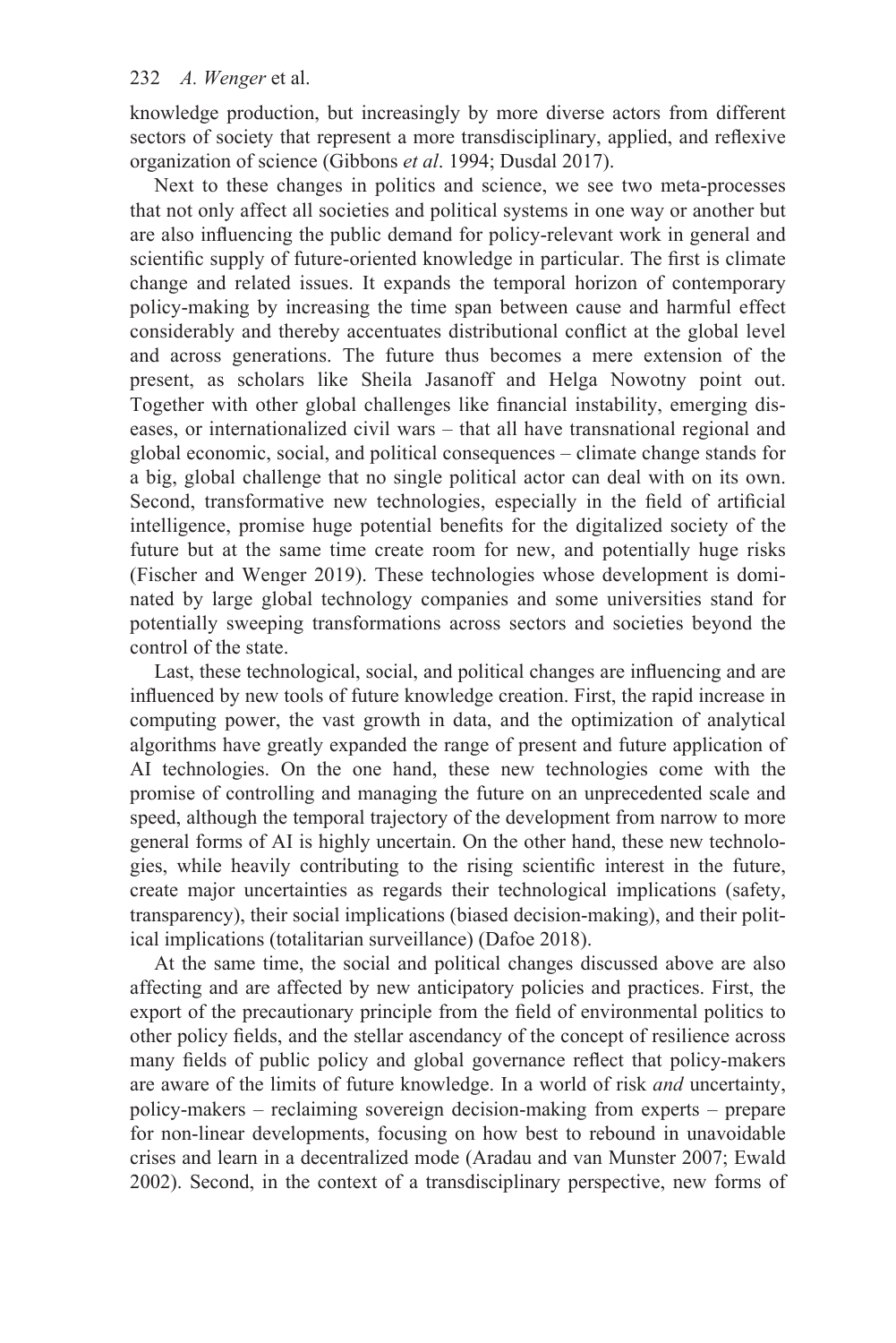science–policy dialogues are emerging that represent a more reflexive and deliberative organization of future knowledge. Such anticipatory practices integrate public expectations as early as in the definition phase of research problems, map different policy measures and options and explore their political and ethical impact together with public, private, and civilian stakeholders (e.g. Chilvers 2013; Edenhofer and Kowarsch 2015).

After laying out the current context in thinking about the future from a Western perspective, this concluding chapter proceeds as follows to summarize the findings of this book: A first section highlights how different knowledge conceptions and temporal logics of and within politics and science complicate the process of creating and assembling future knowledge. It then explores how a better understanding for the interlinkages between method, practice, context, and political purpose of different types of future reasoning can facilitate the collaboration between policy-makers and scientists. A second section highlights what emerges from the empirical chapters in this volume. It discusses how risks and uncertainty are dealt with across different policy-fields, from climate, health, and financial markets to biological and nuclear weapons proliferation, civil war, and crime. We compare whose predictions and forecasts are integrated how deeply into what forms of governance systems and what consequences this has for politics, society, and science.

## **Creating and assembling future knowledge at the intersection of science and politics**

Future knowledge is created and assembled at the intersection of science and politics. This process brings two systems in close contact with each other that ideally fulfil different roles in society ('deciding' vs. 'learning') (Maasen and Weingart 2005). As a consequence, the knowledge produced in academia is not automatically the same as that required in politics. In fact, science and politics are not only guided by different knowledge conceptions, they also differ in the temporal logic of thinking and acting. Keeping this in mind helps to dissolve the paradox of a growing demand for policy-relevant scientific knowledge amidst widespread disenchantment about academia in policy circles; but also of academia's growing willingness to contribute to the solution of big social problems amongst the disposition of many scientists to keep a critical distance from politics and the structures of power policy-makers represent.

Politics is primarily geared towards deciding and its temporal orientation is toward the future. Knowledge in politics is used strategically to solve public conflicts, through deliberation and compromise in democratic politics or through directives and hierarchy in more authoritarian and technocratic politics. Science, by contrast, is primarily geared towards learning and its temporal orientation is towards the present and the past. Knowledge in science is systematically developed through the scientific process, i.e. through the systematic collection of empirical data to investigate and/or explain a phenomenon and through the peer review of research results (Maasen and Weingart 2005; Adam 2010). Scientific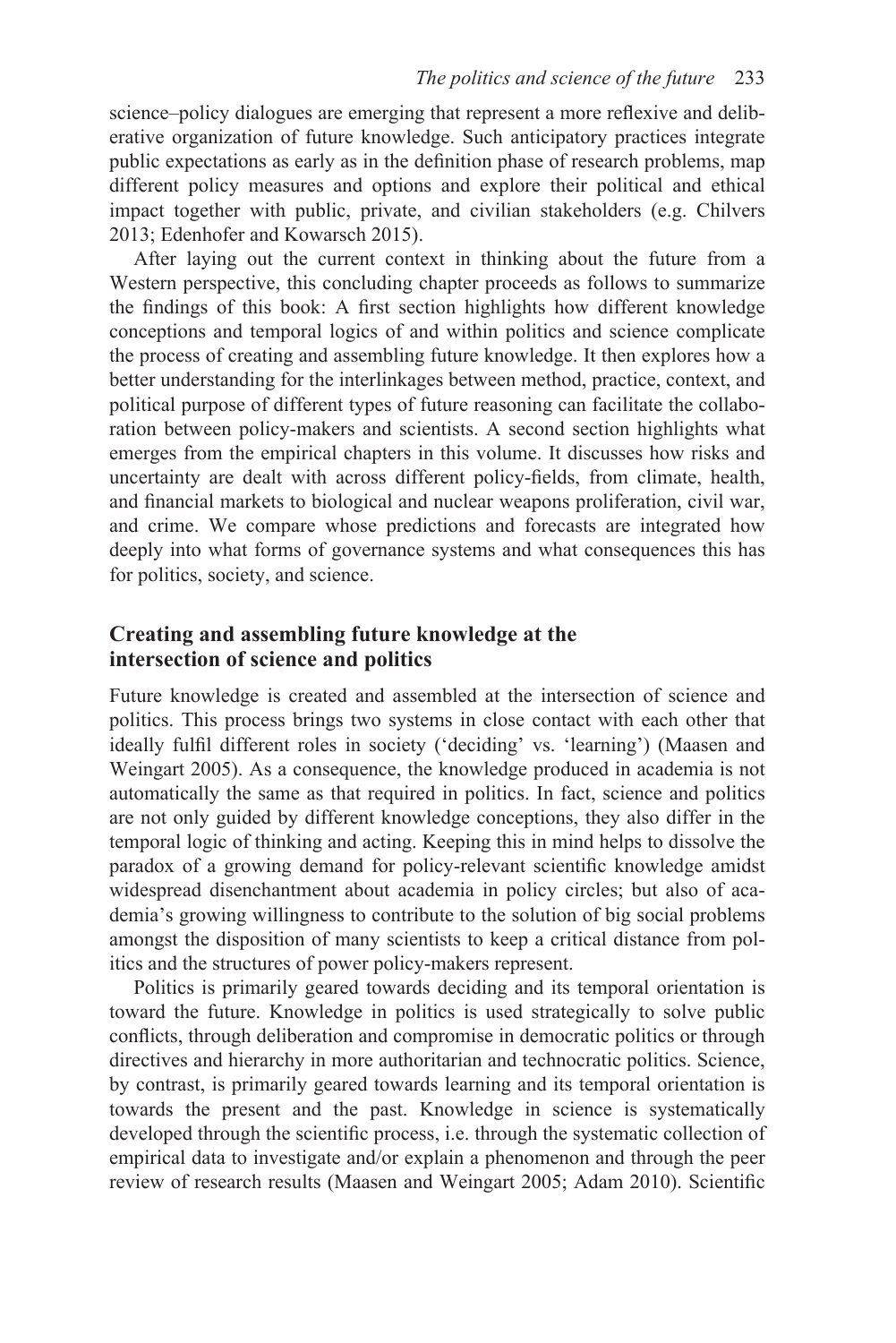knowledge is often associated with objectivity and has a tendency to shy away from the normative or moral question of how this knowledge should be used or not used by society. The traditional disposition of basic research in universities is to stay away from politics which is (quite rightly) associated with the strategic use of knowledge.

Yet politics is not just about the closure of political conflict, as science is not just about systematically questioning existing knowledge. Future knowledge in politics is also used to create a sense of belonging, linking it to the past and the present for orientation; and it is also a site through which human creativity and agency manifests itself in order to solve concrete societal problems. Scientific knowledge left the confines of universities long ago through the successful transfer of research methods, results, and young academics into other sectors of society – including public administration, industry, and civil society organization – thereby fostering competing centres of knowledge production. As a consequence, the process of creating and assembling future knowledge is increasingly organized in a transdisciplinary mode that emphasizes the dynamic interchange between basic and applied research and the flexible collaboration between producers and users of future knowledge in the context of specific practical applications (Nowotny *et al*. 2001).

The often deplored gap between academia and politics reflects the traditional separation and autonomy of politics and science. However, such a view does not adequately reflect the many nodes of continuous interaction between the two spheres and the many different transmission processes through which future knowledge travels across the boundaries of the two subsystems. Both the STS perspective and the pragmatist perspective introduced in this book reject the strict science/policy, internal/external dichotomies of more traditional views (Jacob and Hellström 2000). Jasanoff i[n Chapter 2](#page--1-0) discusses how from a STS-perspective future knowledge is co-constituted by epistemic, institutional, and social forces. Science influences society, but is itself affected by social factors. Imagining and preforming the future are thus highly political endeavours (Jasanoff 2020). In [Chapter 3](#page--1-0) Gunther Hellmann adds a pragmatist perspective that conceptualizes both policy-makers and scientists as pragmatist problem-solvers that apply 'know-how' to solve social problems in order to cope. According to this view, future knowledge as 'know-how' is acknowledged in social interaction and through language (Hellmann 2020).

#### *The future is contested in science and politics*

The knowledge conceptions and temporal orientation differ not only between politics and science – the future is inherently contested *within* these two subsystems of society as well. There is debate and dispute within science *and* politics about both the epistemology as well as the political and ethical implications of prevision. These different perspectives on and knowledge claims about the future interact in both the processes of creating and assembling future knowledge as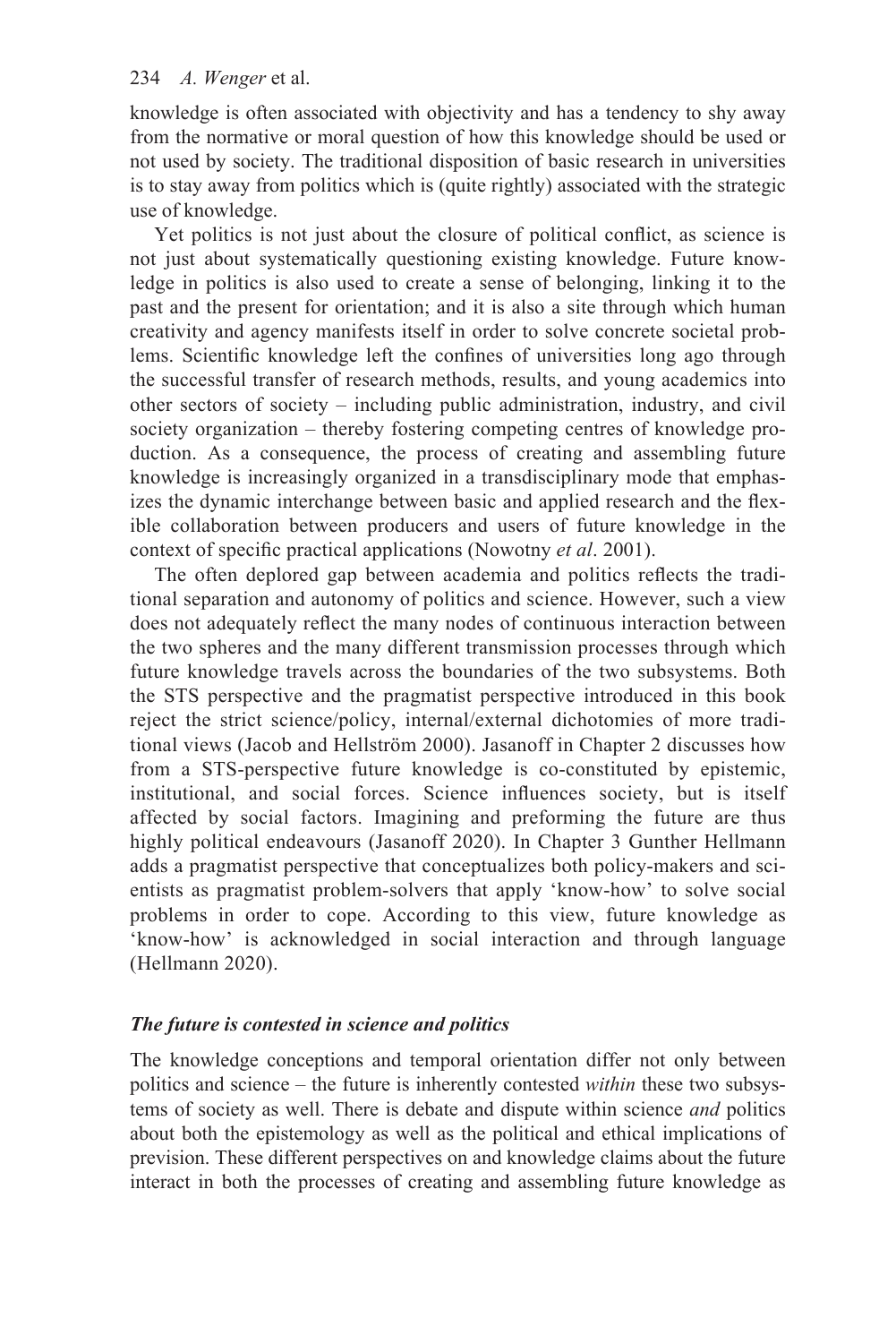well as the processes of integrating future knowledge in public policy and broader (global) governance systems.

Different scientific disciplines have different epistemological perspectives on the future and these perspectives translate into a great diversity of disciplinary tools and practices of dealing with the future and its uncertainties (Li *et al*. 2012). From the perspective of the natural sciences and engineering, the future needs to be discovered and invented through the creation of new knowledge. From the perspective of positivist social sciences, the future can to some extent be predicted, based on empirical cause–effect explanations. From the perspective of history, sociology, and post-positivism in IR and beyond, the future can be imagined and its possibilities can be explored, based on an understanding of how the past, present, and future are interlinked and based on critical normative knowledge, as Francis J. Gavin discusses in [Chapter 5](#page--1-0) (Gavin 2020). Only rarely is it obvious to policy-makers which epistemological perspective shapes the future knowledge they seek to act upon, or which type of 'know-how' informs their policy decision. It is such an awareness, says Michael Horowitz, that policy-makers and academics need to foster together so that it is possible to fine-tune expectations about the results of different forecasting activities (Horowitz 2020).

Indeed, different disciplines offer different tools and methods to deal with the uncertainties of the future. The truth claims of these different approaches reflect different conceptions of 'knowability' in relation to the future. The truth claims of theory-guided, backward-oriented positivist predictions are based on data and calculation. The historian's truth claims are based on a narrative that is sensitive to specific events *and* structural causes which appreciates that history evolves in a non-linear mode. From a pragmatist perspective, the truth claims are based on social acknowledgement and acceptance; a view that is shared by many STS scholars who in addition highlight the transmission of predictive knowledge across empirical and actor–agency boundaries. Furthermore, different tools of future knowledge production and methods of anticipating the future exhibit a different time horizon as regards the cause and outcome of what is anticipated or predicted.

In politics, different visions of an alternative future are continuously negotiated. Policy-makers intuitively approach the process of imagining the future as a deeply political endeavour that is constitutive for decision-making in the present. Decisions about the future precipitate a specific trajectory, while always precluding alternative futures. Thus, imagining the future and acting upon visions of the future are closely linked to questions of power and democracy. The politics of the future offer opportunities in the present for redistributing power and influence and for promoting alternative policies that align with different values and interests (Mische 2009). The competition between alternative futures at the level of international politics may have far-reaching consequences for the on-going transformation of the global and regional order. The negotiation of alternative futures, at the level of domestic politics, is closely linked to the question of who – among policy-makers, experts, or scientists – has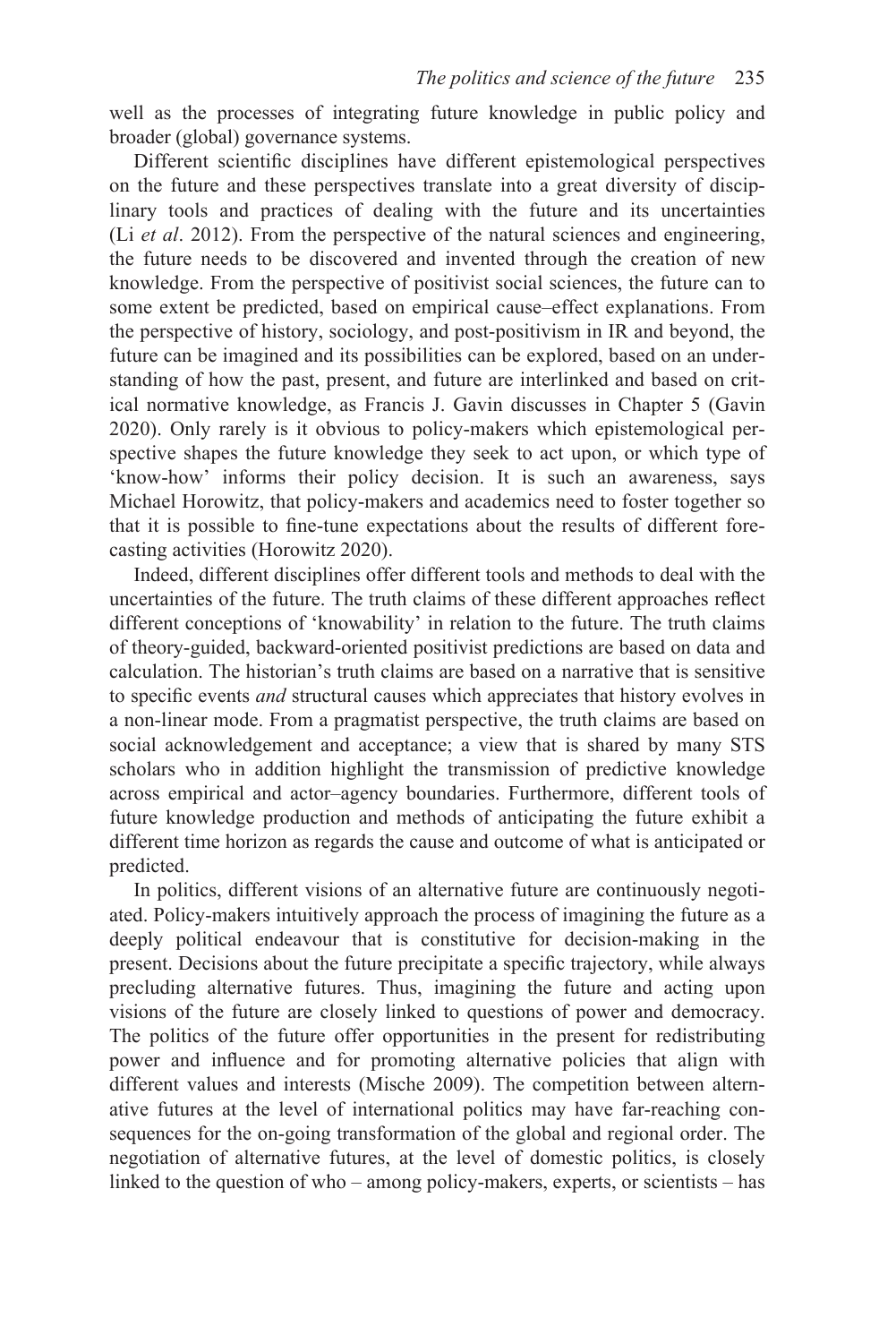how much and what type of influence in a given institutional setting, from democratic to more authoritarian regimes (Jasanoff 2020).

Policy-makers usually have a good understanding of the limits of future knowledge and the fact that the ultimate responsibility for decision-making cannot be delegated. They know quite well that they more often than not need to decide in a world of risk *and* uncertainty. On the one hand, policy-makers may also be tempted to manage the risks to their own reputation rather than the primary problem that cannot really be controlled, as Myriam Dunn Cavelty notes in [Chapter 6](#page--1-0) (Dunn Cavelty 2020). On the other hand, they may stabilize future expectations in the face of uncertainty through social conventions and institutions, as noted by Peter J. Katzenstein and Stephen C. Nelson in [Chapter 9](#page--1-0) (Katzenstein and Nelson 2020). One example are precautionary policies that allow politics and society to take action even if the cause–effect relationship behind a problem is scientifically not well understood (McLean *et al*. 2009). What emerges from the empirical chapters in this volume is that the move toward precautionary politics can be observed at both ends of the predicted time horizons – the very short one in the context of proactively governing the prevention of crises in the global financial and health systems; and the very long one in the context of climate-adaption policies.

# *Fitting method and anticipatory practice to context and political purpose*

The field of future studies is exhibiting a plethora of methods and modes of anticipatory knowledge-generation. The future oriented-work in academia is highly diverse and characterized by a multitude of different disciplinary tools and practices (Bell 1964). Yet too often – and not only in politics – the different analytical perspectives and epistemological assumptions remain hidden and unexplored. This is of little help for politics and science, particularly for the alignment of mutual expectations with regards to the who, what, when, where, why, and how of creating and assembling future knowledge. In fact, the choice of method which reflects assumptions about the 'knowability' of the future (i.e. levels of scientific uncertainty) and the choice of anticipatory practice that reflects assumptions about the necessary degree of acceptable participation (i.e. levels of normative and political contestation) must fit the object (narrow/ broad scope) and the political purpose (political closure/political opening) of prevision.

In [Chapter 6](#page--1-0) Dunn Cavelty introduces two ideal-types of forward-reasoning that are labelled *prediction* and *forecast* that can serve as a basis for developing a typology for future use (Dunn Cavelty 2020). Prediction comes in the form of traditional risk assessment, a method that relies on statistics and secured knowledge (past data) to calculate the probabilities of an event. As an anticipatory practice, prediction is mostly expert-based and focuses on an epistemological (potentially interdisciplinary) discourse. The assessed cause and outcome generally reflect a narrow scope and a short time horizon. The political purpose of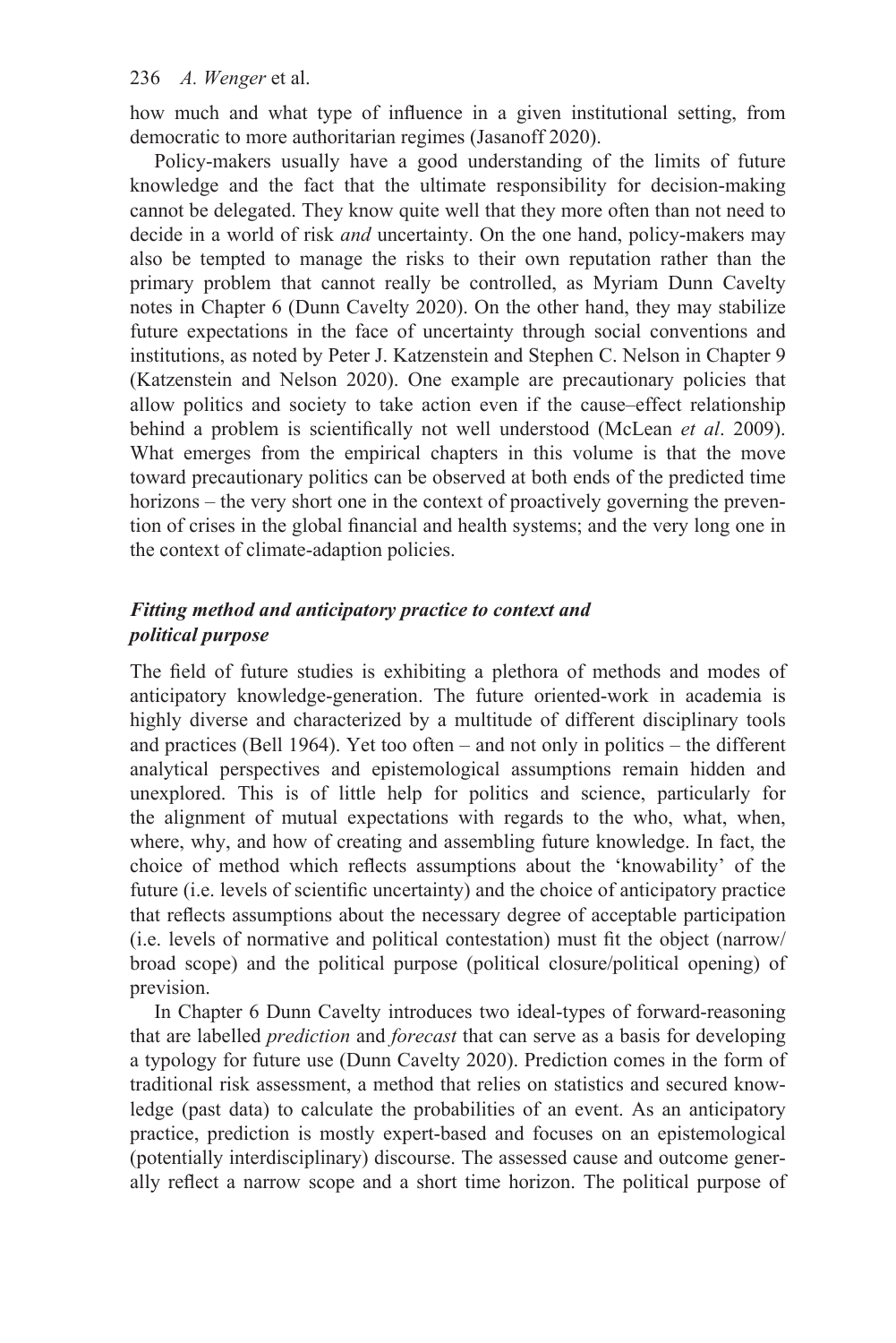prediction is to facilitate political closure that allows to compromise on new science-based policies or on risk-based contingency plans. Forecasts, by contrast, come into play when uncertainty is foregrounded in decision-making. Forecasts come in the form of scenarios which represent a method that sketches possible futures in a narrative way. As anticipatory practice, forecasts are geared towards broad participation and focus on a reflective discourse among an interdisciplinary group that represents diverse backgrounds. The explored possible and more or less plausible futures generally reflect a broad scope and a long time horizon. The political purpose of forecasts is to explore different plausible futures and create a policy space for long-term strategic planning.

Both ideal-types of forward-reasoning are currently evolving, as new methods and new anticipatory practices are increasingly becoming available and acceptable, reflecting the broader technological and social trends discussed in the introductory section of this concluding chapter (see [Figure 14.1\)](#page--1-0). First, prediction comes increasingly in the form of algorithmic analytics and data-science that relies on growing computing power to establish regularities in huge amounts of data. As an anticipatory practice it is expert-based, at times bringing together the producers and consumers of prediction, and increasingly automated. The assessed causes and outcomes are not always well understood, but the shortterm predictive power of such regularities has a potentially broad scope of application. The political purpose of predictive pattern recognition is often early warning and rapid response through dynamic policy adaption – which may change the 'why' and 'for whom' of prediction in an increasingly automated way (Buchanan and Miller 2017).

Second, forecasts increasingly come in the form of more open-ended science–policy dialogues, in which what constitutes a socially relevant research question is already discussed in a participatory way. As an anticipatory practice it is transdisciplinary in nature and emphasizes the dynamic interaction between basic and applied research and the flexible collaboration between multiple producers and users of knowledge. The assessed causes and outcomes are purposefully mapped for a broad set of policy options over the short-, medium-, and long-term. The political purpose of such dialogues is to map the dynamic interaction of technology, markets, and politics and explore different policy measures and options for a specific societal problem together with public, private, and civil stakeholders, thereby providing 'intellectual space' for a deliberative political process about possible futures (Edenhofer and Kowarsch 2015; Grunwald 2014).

Outlining these two ideal-types of forward-reasoning highlights that the choice of method and practice in anticipating the future needs to be made by politics together with science, because the method and practice of creating and assembling future knowledge must fit the object and political purpose of prevision. Over time, we can observe a shift from anticipatory practices that were limited to a one-directional dissemination of scientific knowledge from science to politics to more dialogical practices between policy-makers and scientists – reflecting the growing complexity and interconnectedness of policy problems,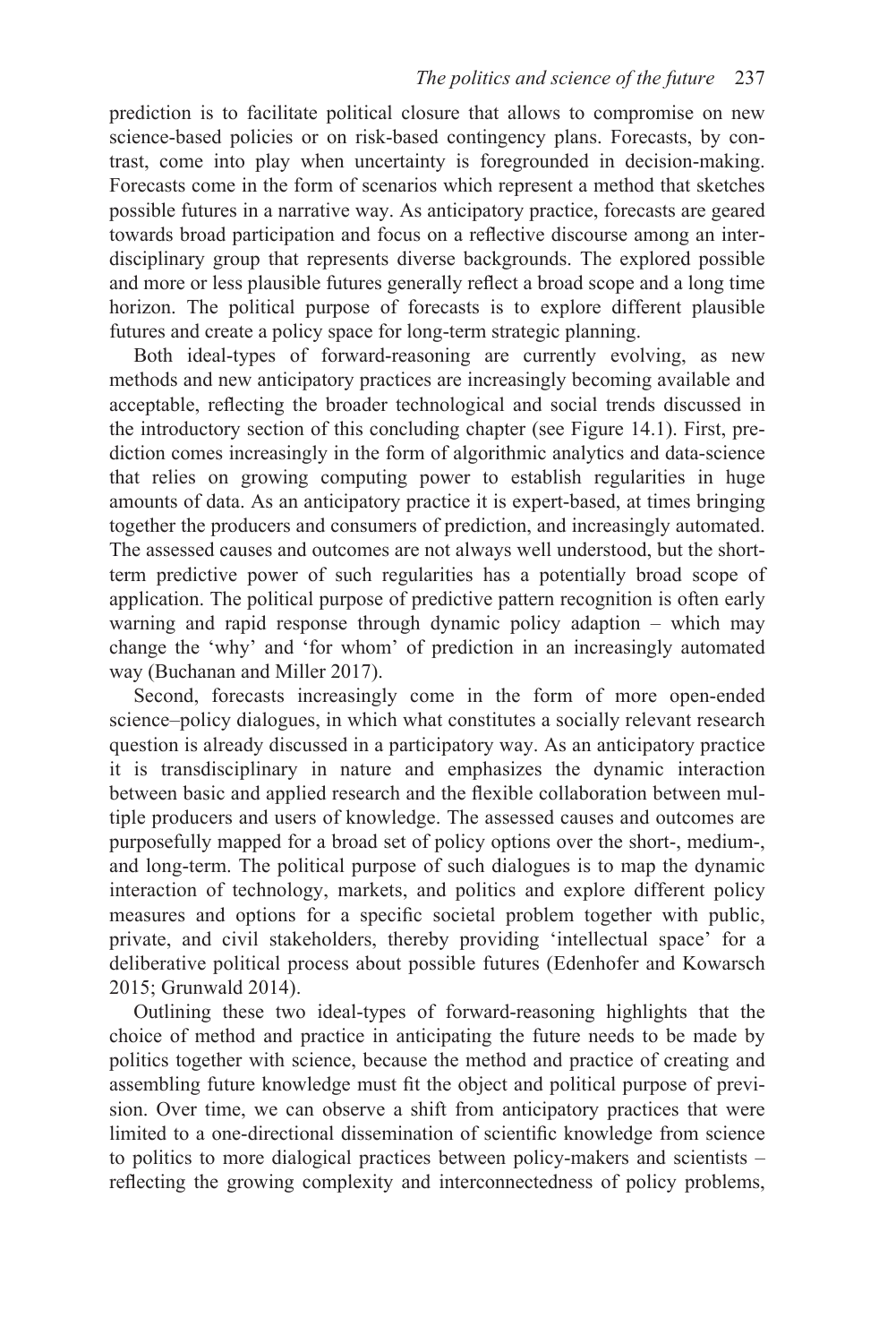|                                   | Table 14.1 Different types of forward-reasoning and their evolution |                                                                                                    |                                                      |                                                                         |
|-----------------------------------|---------------------------------------------------------------------|----------------------------------------------------------------------------------------------------|------------------------------------------------------|-------------------------------------------------------------------------|
| forwardreasoning<br>Ideal type of | Choice of method                                                    | Choice of anticipatory practice Context: Scope and time                                            |                                                      | Political purpose                                                       |
| Prediction: risk                  | Traditional risk assessment:                                        | Expert-based:                                                                                      | Event prediction:                                    | Political closure:                                                      |
|                                   | -secured knowledge<br>-calculation                                  | -potentially interdisciplinary<br>-epistemological discourse                                       | -narrow scope<br>-short-term                         | -risk-based contingency<br>-science-based policies                      |
|                                   | Algorithmic analytics:                                              | Expert-based:                                                                                      | Pattern prediction:                                  | Political closure:<br>plans                                             |
|                                   | -regularities in big data<br>-computing power                       | -producers and consumers<br>-increasingly automated                                                | -broad scope<br>-short-term                          | -rapid response via<br>-early warning                                   |
| Forecasts:                        | Traditional scenarios:                                              | Broad participation:                                                                               | Possible futures:                                    | dynamic adaptation<br>Political opening:                                |
| uncertainty                       | -explorative knowledge<br>Policy-science dialogue:<br>-narration    | -reflective discourse<br>Broad participation:<br>-interdisciplinary                                | Possible solutions:<br>-broad scope<br>$-long-term$  | -guide strategic planning<br>-create policy space<br>Political opening: |
|                                   | -mix of disciplines, tools, and<br>data                             | -flexible collaboration between -short-/long-term<br>producers and consumers<br>-transdisciplinary | -specific societal problems<br>concrete applications | -mapping policy options<br>-deliberation                                |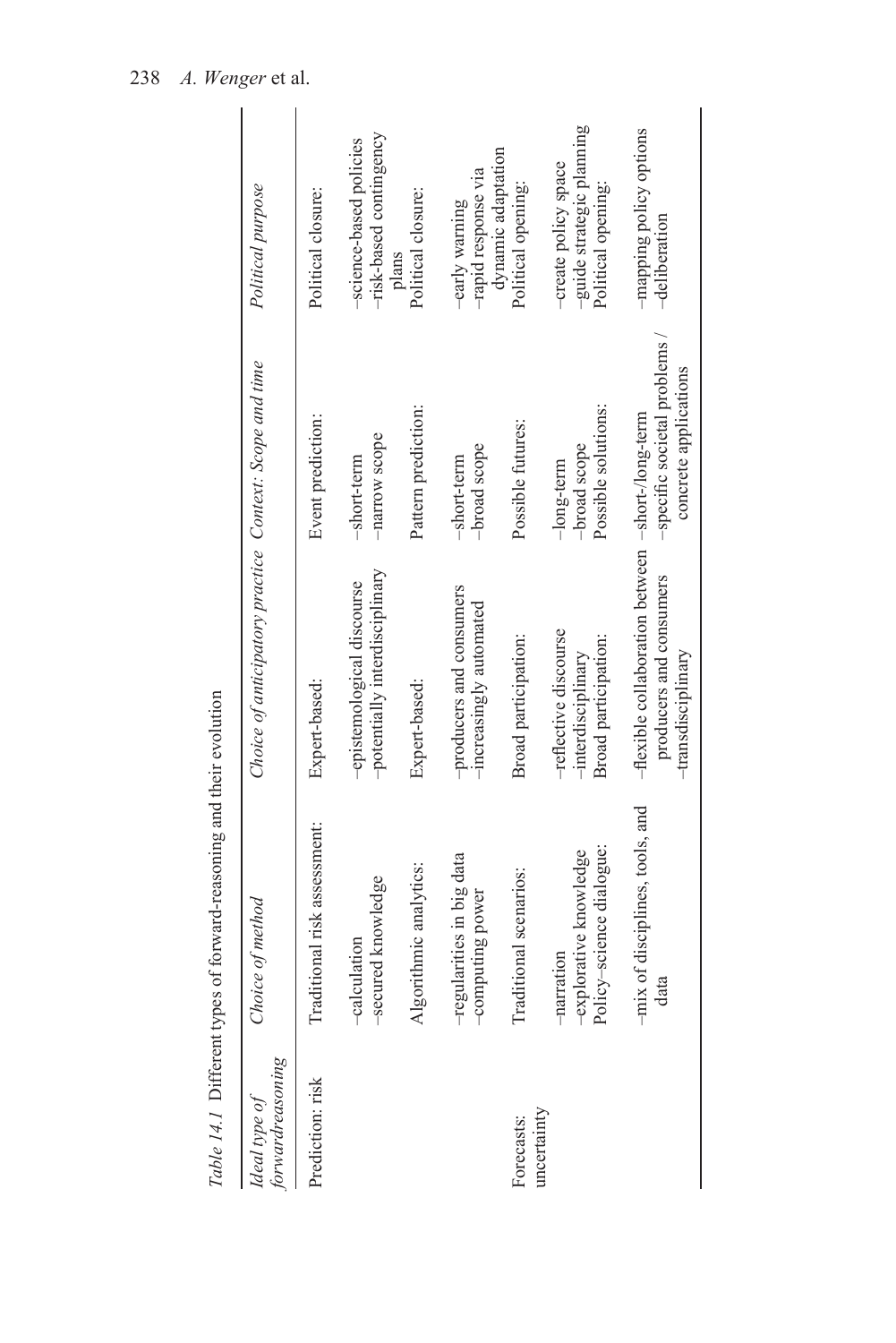on the one hand, and the changing relationship between science, society, and politics, on the other (Akin and Scheufele 2017; Doubleday 2008). In a world of risk *and* uncertainty, the key task for policy-makers and scientists in anticipating the future is often to optimally integrate 'analytic and deliberative processes', combining scientific expertise with value orientation (Klinke and Renn 2002).

Moreover, a common understanding of the opportunities and limits of different anticipatory methods helps to see them as mutually supportive rather than mutually exclusive. Risk management approaches and forecasting processes come together in crises decision-making processes when ruptures and continuities meet. The two types of future knowledge need to be combined in order to successfully manage major catastrophes. While predictive knowledge is used to stabilize fluid situations via standard operational procedures (and to automatically adapt such procedures to rapid changes in the environment), knowledge from forecasts can provide orientation when it seems appropriate to break rules and conceptualize crises as an opportunity for learning, (policy) change, and self-reflection (Snowden 2015). Crises situations give rise to a fundamentally normative question: How can 'socially robust knowledge' (Nowotny *et al*. 2001: 166) be produced and applied in order to solve societally salient problems and to achieve societal '"betterment", reconstruction and emancipation' (Bauer and Brighi 2009: 2).

#### *Common goals and critical challenges*

Politics and science in a democracy have a strong common interest in a transparent and open process of creating and assembling future knowledge. Knowledge and education are a precondition for broad-based participation and deliberation in democratic processes, especially under conditions of uncertainty and ambiguity (Dewey 1954). 'Fake news' and growing pessimism towards technology, experts, and scientists are undermining social trust and discursive politics. Against this background, politics and academia depend on each other: While the key contribution of scientists in academia is to provide peer-reviewed and transparent (future) knowledge in terms of epistemological premises, methods, and data, the key contribution of policy-makers is to design a deliberative and forward-looking political process that is anchored in democratic participation.

The key challenges for science and academia are twofold: First, scientists in universities must become more flexible and accustomed to work in interdisciplinary and transdisciplinary settings, of course without losing their disciplinary anchoring. Future knowledge is inherently multidisciplinary and combines basic and applied research output in support of policy solutions to complex and increasingly interconnected and international societal challenges. Scientists are expected to be transparent about their epistemological perspectives, methodological choices, and the limits of knowledge they produce. Second, academia should more actively reflect its influence in society – and how social factors influence the development of universities. Scientists have a choice as to when and how they want to engage with politics and what role they want to play in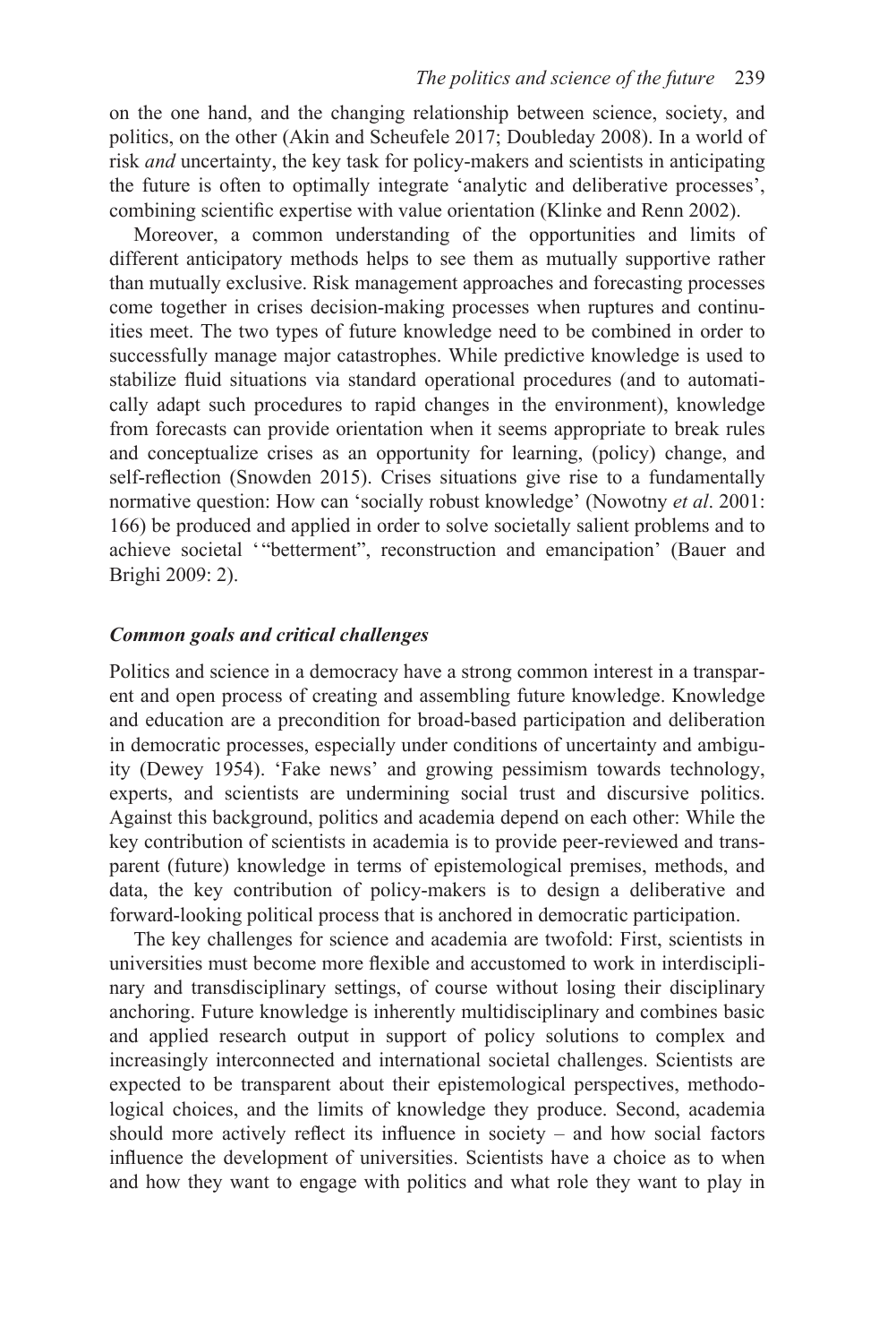society (Pielke 2007). Protecting their reputation and the peer-review system that insists on intersubjectively verified knowledge (re)discovery is a legitimate goal, as is to leave the application of new predictive tools to others. Yet academia should insist that it is not marginalized in society as non-academic knowledge providers expand their role.

The key challenges for politics are also twofold: First, politics must come up with a more coherent and transparent policy and process for assembling and integrating future knowledge in public policy and governance. This includes clearly assigned roles and responsibilities within bureaucracies for early warning and horizon scanning, strategic analysis and policy planning, and data protection and management, on the one hand, and the definition of transparent mechanisms for multi-stakeholder involvement in future-related governmental activities, on the other. Second, politics should more actively reflect on the strength and weaknesses of different anticipatory methods and practices and on the ethical and political implications of future knowledge, including what the origin (i.e. industry, university, civil society) of future knowledge means for the dependence of the public sector on these actors in the fulfilment of critical state functions. Protecting its ability to cope with critical challenges under uncertainty and great time pressure is a legitimate goal. Yet politics needs to acknowledge that preparing to efficiently and effectively collaborate across different levels of national and international politics and across society, industry, and politics has become the key for dealing with complex day-to-day problems as well as future crises and catastrophes.

# **Integrating future knowledge into public policy and governance and its consequence for science, society, and politics**

The empirical chapters in this book discuss and analyse how future knowledge is integrated into decision-making. This is when questions of power and democracy are coming to the fore. The politics of the future offers opportunities to (re)negotiate different future visions through a process of social interaction. Future knowledge is not just a tool of policy-making. Once it is integrated in a specific vision of the future and acknowledged – precluding alternative futures – it co-constitutes and precipitates a specific future trajectory. The integration of future knowledge into public decision-making has (sometimes far-reaching) consequences for politics, society, and science and the empirical chapters of the book assess these consequences across different policy fields – from climate, health, and markets to bioweapons, nuclear weapons, civil war, and crime.

Rather than discussing how risks and uncertainty are dealt with in the individual policy fields, we will concentrate on two questions, highlighting and comparing what emerges from the chapters in a comparative perspective. It matters greatly from a political point of view whose predictions are integrated how deeply into what forms of governance systems. Future knowledge may have been created, supplied, and combined by academia, industry, public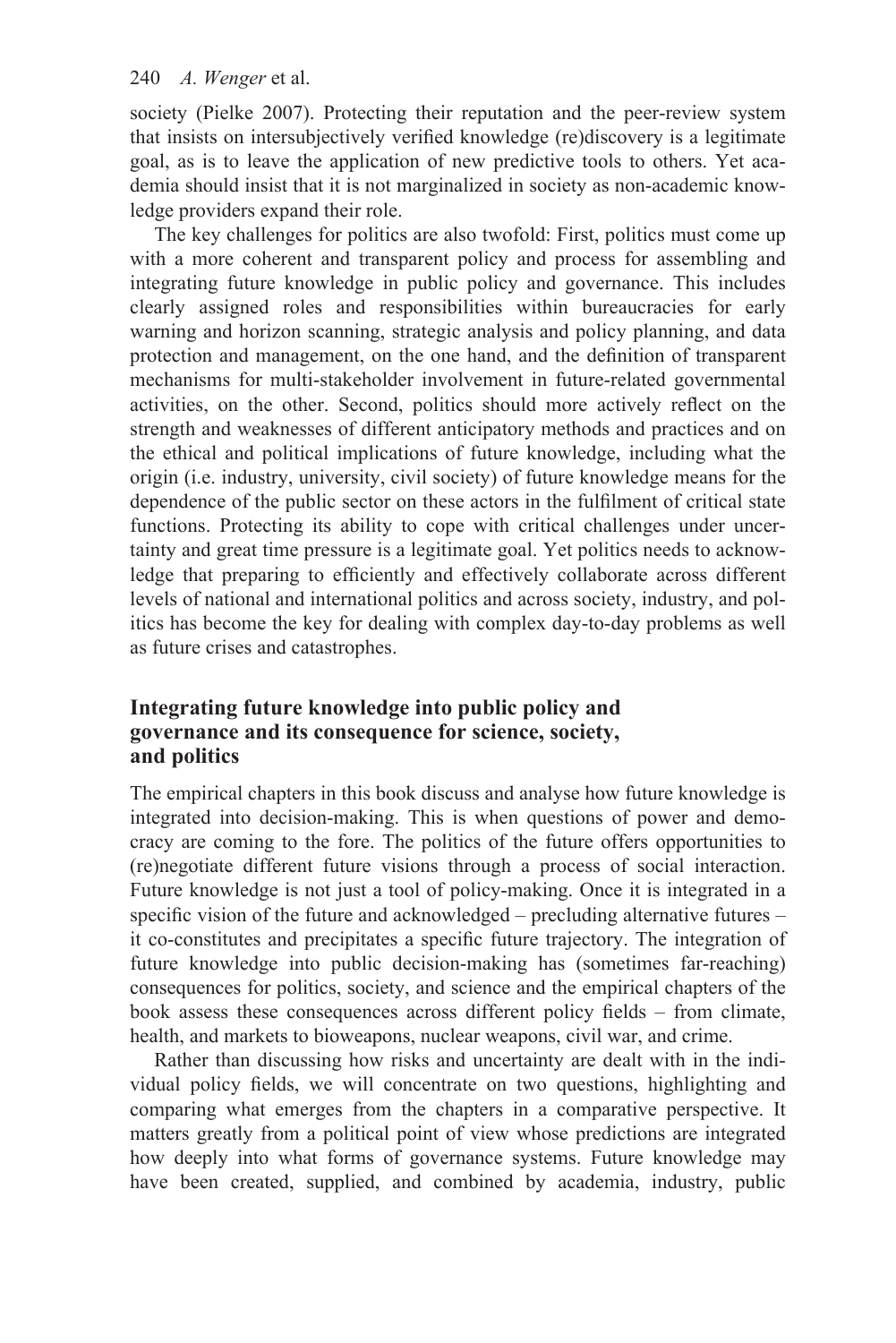bureaucracies or a diverse group of scientists and experts from different backgrounds. This knowledge may be integrated at the national and/or international level of policy-making and inform single-actor or multi-level and multistakeholder decision-making processes. The 'who' and 'how' of integrating future knowledge in public policy and (global) governance is addressed in the first subsection below.

The second subsection concentrates on the consequence of decision-making for politics, society, and science. Some of these consequences may crystallize at the global level and reflect competing visions of global order, while other consequences may become visible at the national and sub-national level, within bureaucracies or some other section of society. A recurring theme in a globalized world is that global systems and markets demand global solutions, yet most politics is local and global governance is still weak. Already aligning local, regional, and national interests within states and societies is difficult. Negotiating competing visions of regional and global order at the international level is even more daunting, especially in a period in which alternative future visions among great powers emerge and the associated shifts in temporal thinking in East and West move into opposite directions.

# *The 'who' and 'how' of integrating future knowledge in public policy and governance*

In the following, we proceed in three steps according to the main actor of the prediction. *First*, we discuss the integration and non-integration of academic predictions in policy-making; *second*, we highlight the growing role of private actors in prediction and discuss the different modes of integrating private predictions into varying governance systems; and *third*, we highlight the intricacies of integrating predictive knowledge created by public actors at the national and international levels.

The two chapters on prediction by academia represent two extreme cases in a continuum of fully to not-at-all integrated into policy-making. Whereas the predictions by climate scientists are widely integrated at all level of climate adaptions policy-making, the predictions by conflict researchers so far lack policy relevance and are not directly integrated into policy-making. The now decade-long, deeply politicized row over the contributions and recommendations made by climate scientists is clearly the most visible example of a new form of science–policy interaction (Edwards 2010). Maria Carmen Lemos and Nicole Klenk in [Chapter 7](#page--1-0) analyse the complexities of climate adaptiondecision-making across different levels of government and in a multistakeholder setting (Lemos and Klenk 2020). They show how the knowledge that underpins the decision-making is co-produced by science and policy, at times paralyzing politics while politicizing science. Scientists are challenged to predict climate change at the local level – where the uncertainties are bigger than in their global models. These scientific uncertainties, Lemos and Klenk conclude, complicate decision-making, as policy-makers grapple with complex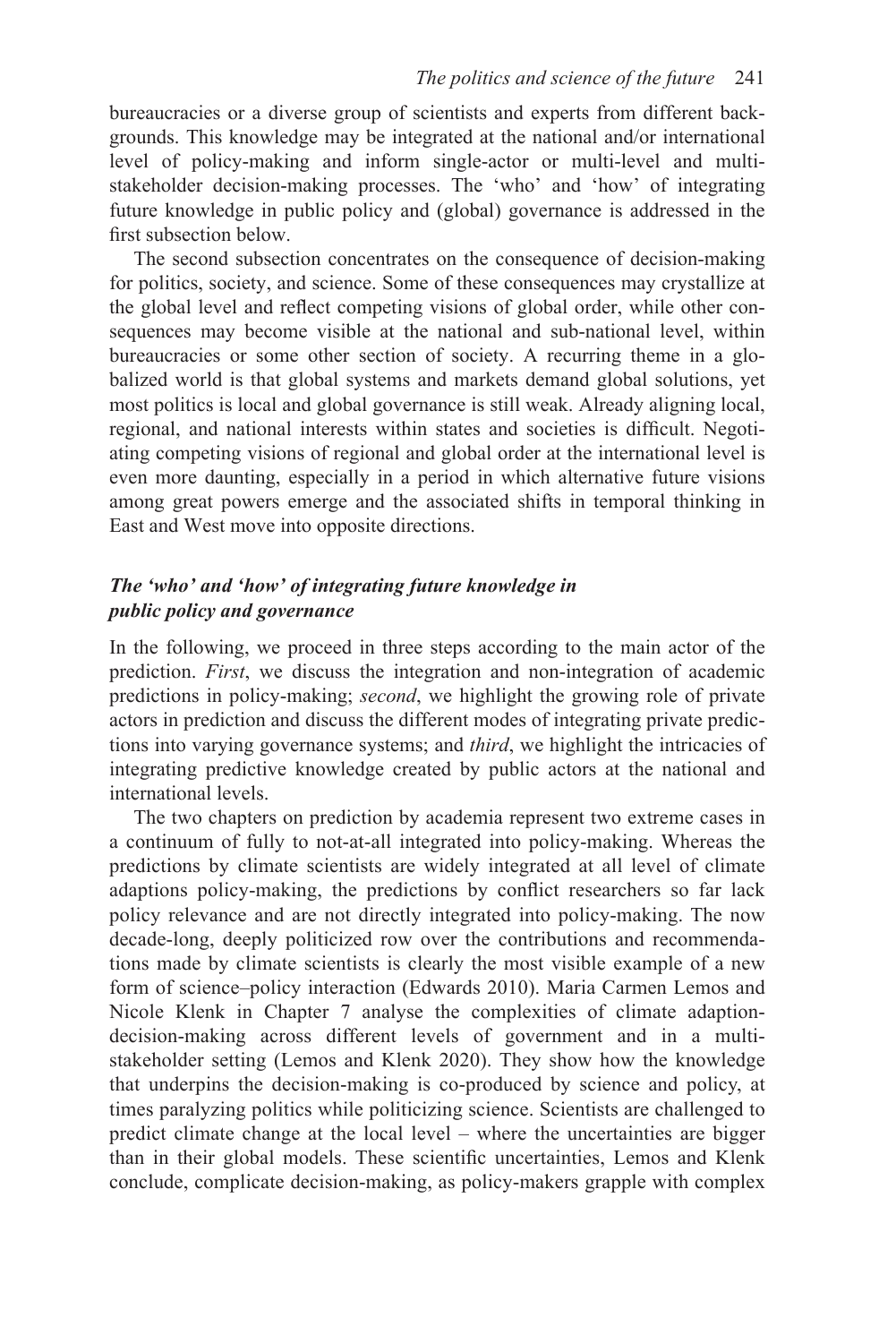policy trade-offs between climate-adaption and other socio-economic and political interests.

Academics working in the subfield of conflict research dedicated to the prediction of civil wars and political violence, by contrast, stay aloof from engaging politics and society, as Corinne Bara shows in [Chapter 11](#page--1-0) (Bara 2020). They focus on the development of cutting-edge scientific methods to explore and test the limits of prediction on a rare and hard target – the outbreak of civil war. The field shares a positivist paradigm of research that integrates mathematical models and sophisticated computational techniques. The predictive conflict researchers insist that there is a fundamental distinction between explanation and prediction. From an analytical point of view, this makes sense since risk factors identified in past conflict may fail to predict in unseen new data. Consequently, out-of-sample model validation is at the heart of the standard procedure they develop. In principle, their work is relevant for government and society precisely because of its focus on methodological expertise and the fact that all their predictions, tools, and data are made transparent and verifiable by peers. Yet so far the work has received only little attention in policy circles, lacking direct policy relevance.

One of the key trends observable in the empirical chapters is the growing role of private actors in the production of predictive knowledge. In the context of growing concern about a newly emerging bio-weapons threat and almost no publicly accessible knowledge about potential capabilities and motivations of state competitors, public actors like the Pentagon and NATO are increasingly turning to science fiction in thinking about the potential political and military impact of transformative technologies in the life sciences. Novels and films, as [Chapter 10](#page--1-0) by Filippa Lentzos, Jean-Baptiste Gouyon, and Brian Balmer demonstrates (Lentzos *et al*. 2020), can act as a particularly accessible source of imagination, because they emphasize the human rather than the technological dimension of emerging threats and focus on possible non-linear dynamics. In highly indeterminate contexts with little available data, science fiction may be added as an additional element to the wider process of anticipatory knowledge creation by key public actors.

The central role of fiction for decisions made under uncertainty is confirmed by Katzenstein and Nelson in their analysis of financial market governance failure in the run-up to the 2008 financial crisis ([Chapter 9\)](#page--1-0). Prior to the crisis, private rating agencies played a key role in the promise of self-regulating global financial markets. Market participants and policy-makers assumed that the new securitization technologies provided by rating agencies would domesticate uncertainty into manageable risk and make government regulation largely obsolete. Although the crisis proved the agencies to be spectacularly wrong, they kept their central role. The near melt-down of financial markets, Katzenstein and Nelson point out, reminded market participants and policy-makers that financial markets are ambiguous, characterized by risk *and* uncertainty, and that in the face of epistemic uncertainty they would need to rely on social conventions and institutions to stabilize markets. Thus, central bankers not only calculate risk, but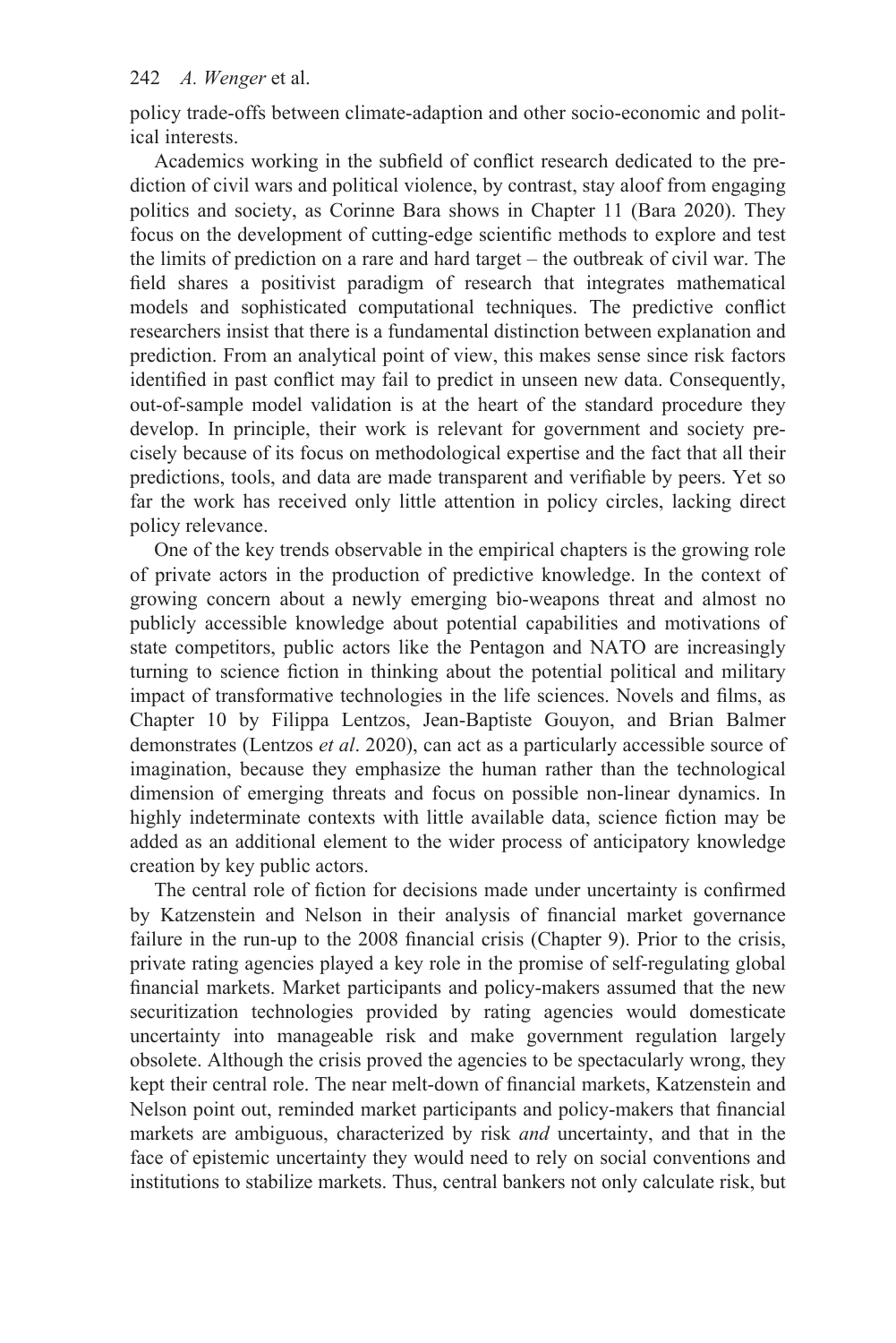also influence expectations and practices of market players exercising social power. Financial market dynamics are in reality deeply intertwined with social conventions and institutions (Katzenstein and Nelson 2020).

Private actors and their predictive tools play an increasing role in the day-today management of many other complex social problems. As Matthias Leese shows in [Chapter 13,](#page--1-0) the growing computing power and the algorithmic exploitation of ever bigger data-pools have the potential to fundamentally transform the relationship between the police and the future. Yet there is a certain mismatch between the promises of the industry that develops and provides the software, and the practices of the police forces that use the software to collect and analyse crime data and organize their work accordingly. Whereas the industry promises near-repeat modelling that would allow to catch a criminal before the crime, institutional structures, organizational routines, and limited financial and personal resources severely limit the practical flexibility of situational planning and operational adjustment. Predictive policing, Leese argues, should not just be seen as a technological tool, but rather as a socio-technical assemblage through which societies address the future in the everyday production of security (Leese 2020).

Public actors using their intelligence agencies produce their own predictive knowledge both at the national level and at the intergovernmental level and within international organizations like the WHO. In [Chapter 12 J](#page--1-0)onas Schneider discusses the case of the US government that mandated its intelligence agencies during the Cold War with the impossible task of assessing and predicting the global spread of nuclear weapons. The US agencies tended to overestimate nuclear proliferation and, according to Schneider, this reflected the way they dealt with uncertainty. Lacking information about potential proliferators' intent and more generally about domestic and international demand-side factors, they placed too much emphasis on overall supply-trends and a given state's technical capability to build the bomb. Moreover, the fact that both the producer and the consumer of the future knowledge were part of the same governmental bureaucracy did not eliminate the tension between the two. Decision-makers wanted unequivocal claims, Schneider reminds us, while analysts, well aware of the perils of predicting state behaviour under huge uncertainty, generally preferred qualifying language – confirming an enduring tension between policy-makers and their intelligence services (Schneider 2020; also Jervis 2010).

Unprecedented progress in digital health technologies and artificial intelligence in combination with the accumulation of massive amounts of healthrelated data have driven what Ulla Jasper in [Chapter 8](#page--1-0) calls a policy paradigm of 'anticipative medicalization'. Coming together in the WHO, member states decided to establish an all-risk surveillance system for the real-time detection of emerging disease events that committed all members to install a state-wide monitoring system in order to collect national data that would – after aggregation and analysis at the WHO – be integrated into WHO regulation and global health policy-making. Jasper narrates how the current precautionary governance system of global health risks was co-constituted by these new technologies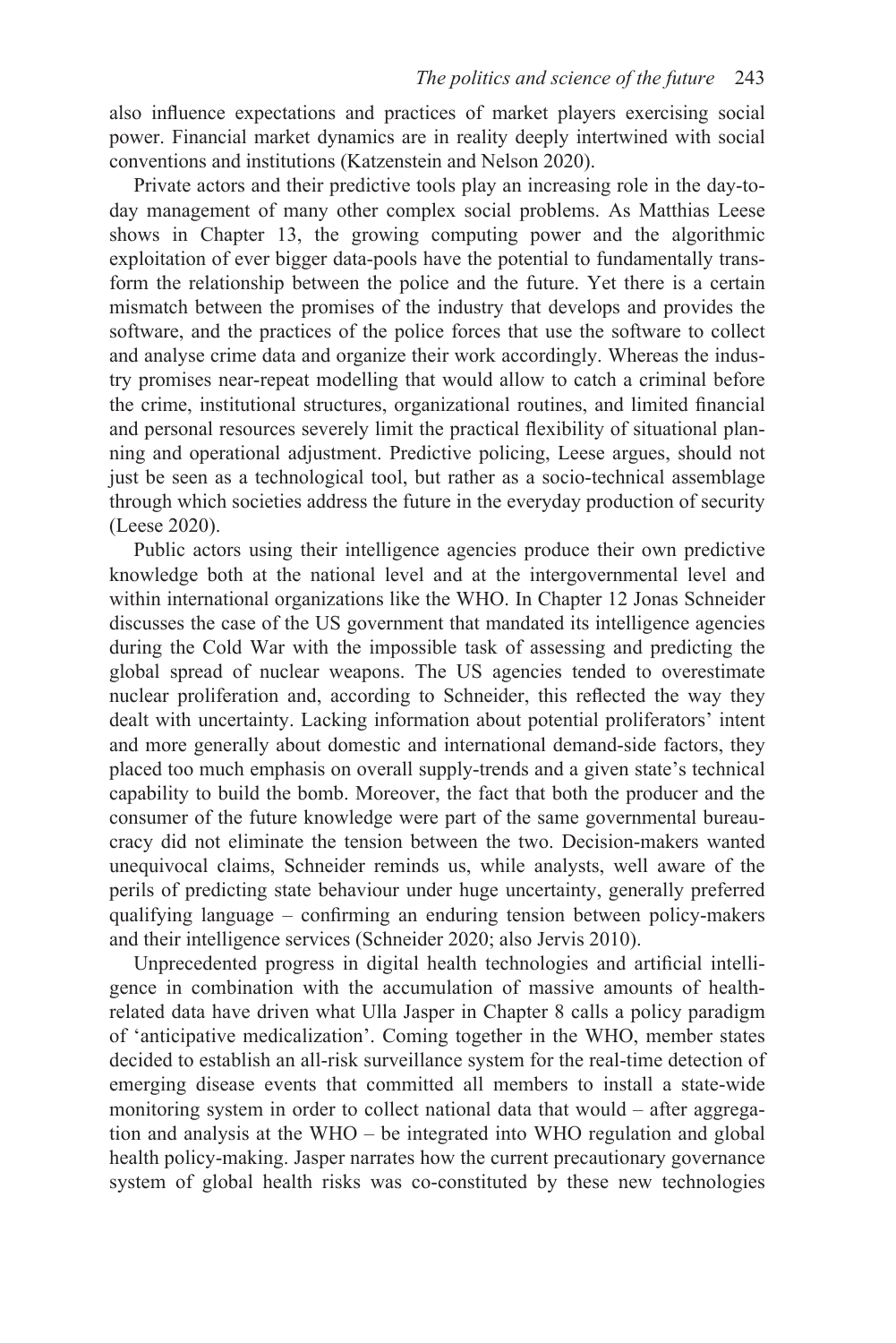and social, economic, and political interests of actors that pushed for stronger and broader global communicable disease control. Yet she cautions that despite the current widespread technological optimism many fundamental ethical and politico-regulatory questions remain unresolved.

#### *The consequences for politics, society, and science*

After establishing the wide variance in the 'who' and 'how' of integrating future knowledge in public policy and (global) governance we will discuss some of the consequences of decision-making in a world of risk *and* uncertainty for politics, society, and science. Once again we will proceed in three steps, highlighting *first*  that predictions indeed do have major political consequences and at least to some degree do co-create the future, sometimes in unintended ways; *second* that they do affect and change power structures in society as well as in politics, raising new complex ethical and political issues; and *third* that we can observe some of the complex feedback loops between politics and science outlined in the preceding sections.

Predictions, once integrated into decision-making and acted upon, can have a major impact on national and international policy and practice. Moreover, the intensities of the impacts are not necessarily directly correlated with the accuracies or inaccuracies of the predictions. Only the future will tell how accurate they were and in the meantime they may change the future to some degree regardless of their accuracy. Probably the best example of the great consequences predictions can have for a country's foreign policy and for the evolution of the global order is the case of the US intelligence services' regular assessment of what the global nuclear landscape would look like in five to ten years. As Jonas Schneider shows in [Chapter 12,](#page--1-0) the pessimistic and alarmist forecasts played a crucial role in legitimizing a shift in US policy from nuclear sharing to nuclear nonproliferation (Schneider 2020); a shift that turned out to be crucial for establishing and strengthening the global nonproliferation regime, decisively shaping the future global nuclear order (Wenger and Horovitz 2018). Paradoxically, the biggest shifts in US policy occurred at the very time when the intelligence estimates were the least alarmist and some even under-predicted nuclear proliferation. Policy-makers simply disregarded the non-alarmist estimates, using the older alarmism to legitimize the new policy.

In their analysis of climate adaptation-decision-making, Lemos and Klenk show how the integration of scientific uncertainty in multi-level governance systems can complicate decision-making and at times can lead to political blockade [\(Chapter 7:](#page--1-0) Lemos and Klenk 2020). They present a case from the US heartland, in which the local level successfully mobilized adaption capacities and developed credible adaption plans. Since these local initiatives were, however, not well-aligned with policy-making at the regional and national levels, local actors received only little financial support and the good plans remained a paper tiger. Another case highlights how vulnerability assessments can have unintended consequences. The vulnerability maps were co-produced by multiple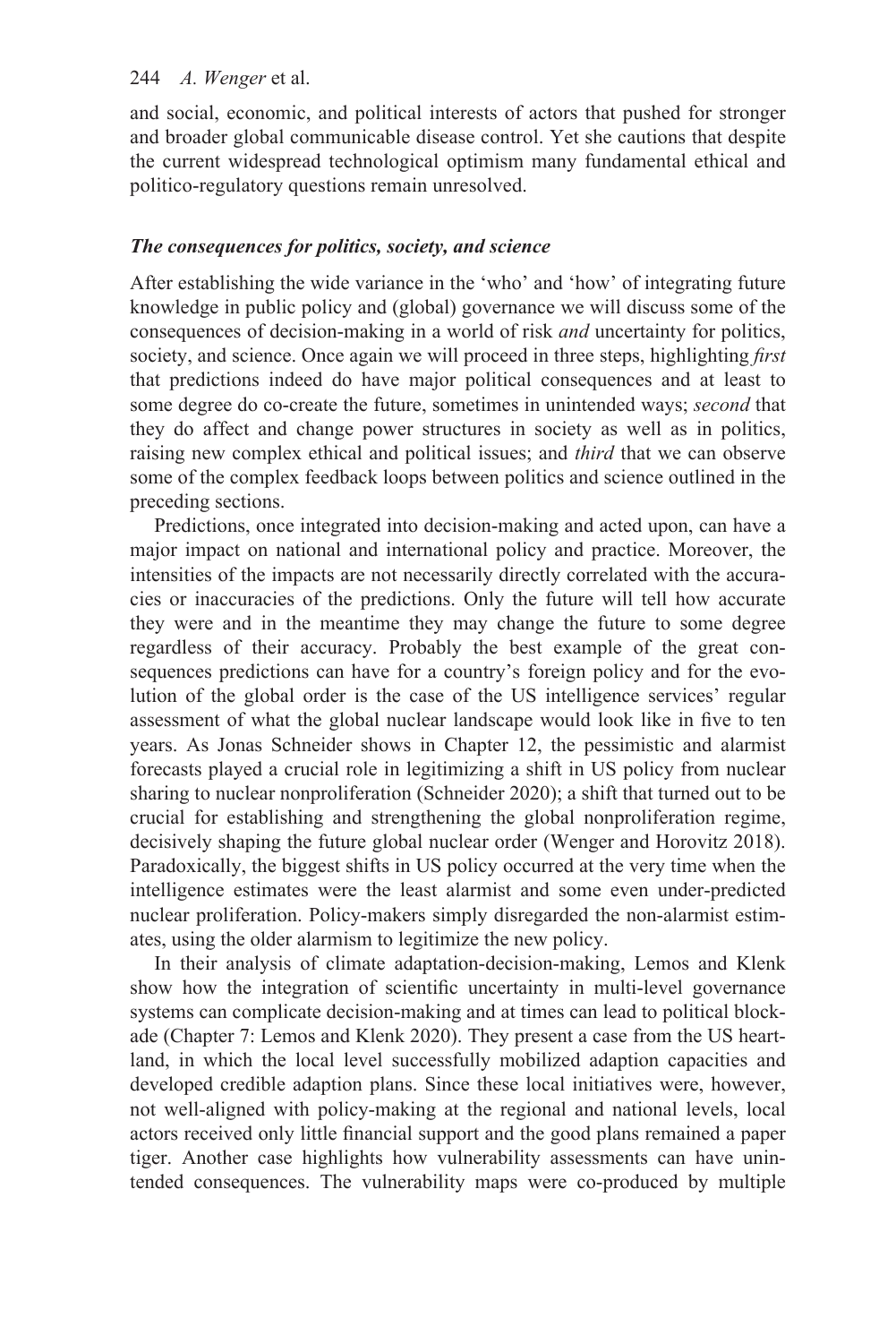stakeholders, but once they were ready for publication the question arose who would be liable for the likely changes in property values following their official release. Predictive uncertainty in vulnerability maps can translate into legal uncertainty as regards the question of who is responsible for the production of risky knowledge. A third case – already leading over into the implication of prediction for democratic politics – underlines how the inclusion of scientific prediction in decision-making can facilitate a technocratic kind of policy-making. The inclusion of climate models in local climate adaptation policy-making increased the role of technocrats that gained a disproportionate influence over distributional outcomes.

The integration of future knowledge into public policy and governance offers opportunities for redistributing political power and social influence at the national and international level, posing new ethical and political dilemmas. The establishment of a global health surveillance system in effect prioritized disease control over other global health policy goals, Ursula Jasper argues in [Chapter 8](#page--1-0) (Jasper 2020). With its emphasis on early warning, quick response, preparedness and resilience, the global health governance system reflected the precautionary policy approach of the industrialized states, while the key interest of the developing countries – like access to universal healthcare and pharmaceutical products – were marginalized. The shift from a curative and remedial approach to individual health to a new approach that emphasizes predictive genetic diagnostics and individual prevention also poses new ethical and socio-political dilemmas. The predictive euphoria, Jasper notes, may create a slippery slope that can lead to uninsurable individuals, genetic discrimination, and eugenic selection.

The growing role of private actors in prediction is another trend that has the potential to affect politics and society in major ways. Analysing the case of predictive policing, Leese demonstrates in [Chapter 13](#page--1-0) that, on the one hand, society and cultural values shape how the predictive software is used. While commercial software providers and police departments in the US use the new technical tools for individualized crime prediction that focuses on a potential offender's risk profile, most European providers and police forces implement predictive policing tools that foreground the place and time of future criminal activity. On the other hand, however, the integration of algorithmic software developed in industry may increase the dependence of public actors on the private sectors in the fulfilment of critical state functions in the area of security and safety. Moreover, the integration of proprietary software in the day-to-day operations of governmental agencies raises the question of how public actors can ensure that they know what the software does and independently evaluate its transparency, fairness, and security (Leese 2020).

Finally, the interaction between science and politics can work through complex feedback loops that affect science and society in unexpected ways. Two examples emerge from the empirical chapters of this book. First, Katzenstein and Nelson show how the models of economists not only analyse markets, but alter them. The rationalist ideas of economists are assimilated by market participants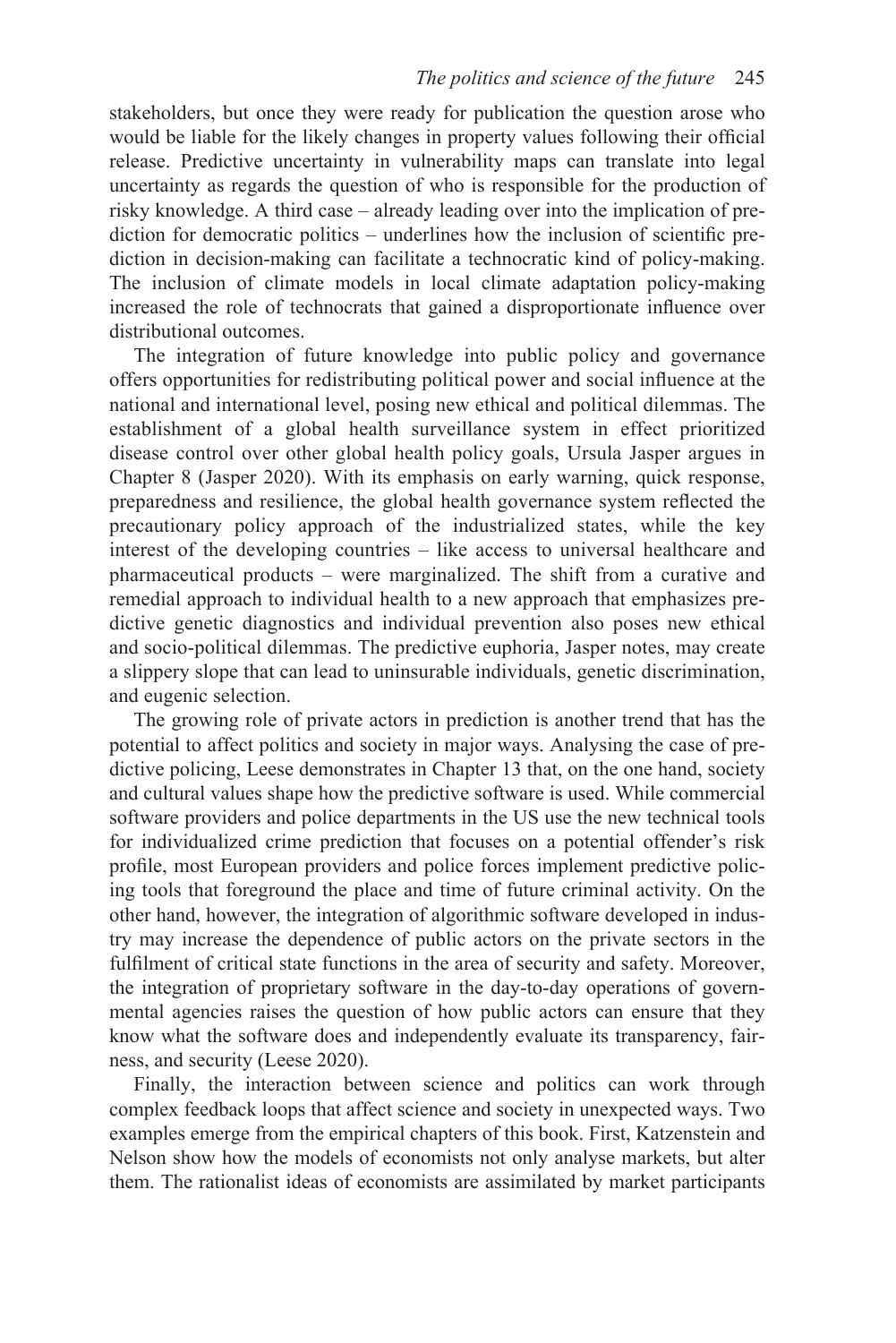and policy-makers and – against better knowledge – integrated in both governmental regulations and the operation of the financial system. Thus, unwillingly, economists participate in a social performance out of which emerges a fictional future world. Economists, Katzenstein and Nelson conclude, should put the social back into the science that analyses financial markets (Katzenstein and Nelson 2020).

Second, while the interaction between climate science and climate policy provides object lessons about backlash and the risk of politicization of science, staying aloof of society and politics, as in the case of predictive conflict researchers, comes with costs as well. Both science and politics miss out on an opportunity to jointly contribute to better anticipation and early warning of at least some short-term violent outcomes. For instance, academics could more systematically explore policy-relevant predictions on specific risk factors that could be changed by policy or model and evaluate alternative policy interventions that would allow public actors to choose more systematically between different policy measures. Yet as long as there is only limited interaction with the policy world, public policy will rely on predictions provided by political risk analysis firms, NGO's or governmental units. In most of these cases, data is confidential and the methods of prediction are not made transparent. Conversely, the research field has not reflected on how academic civil war prediction can and should influence policy-making and what consequences this may have for politics, society, and science.

# **Conclusion**

The politics and science of the future evolve together and every new era comes with its specific promises and pitfalls in anticipating and planning for the future. In this concluding section we look into current and future challenges of thinking about the future at the intersection of politics and academia. We do this going back to the four context factors introduced at the beginning of this concluding chapter (see [Figure 14.1\)](#page--1-0). We end our discussion of the complex interactions and feedback-loops between the politics and science of the future with a short reflection on some of the key trends in these four areas.

Predictive imagination emerges in a specific cultural, institutional, and historical setting. Most methods and practices of prevision discussed in this book emerged in a Western context – other cultural contexts have their own repertoire of dealing with the future. Yet as alternative visions of the future are increasingly negotiated at the global level – between Western and non-Western future visions – and will potentially be integrated into global politics and governance, understanding how different cultures think about the future becomes more important. The comparative relationship of varying cultures with the future thus deserves further study, as do the questions in which visions of order (in an anarchic world or in institutions) and how (through cooperation or conflict) future visions will be negotiated at the international level, especially between great powers and large societies.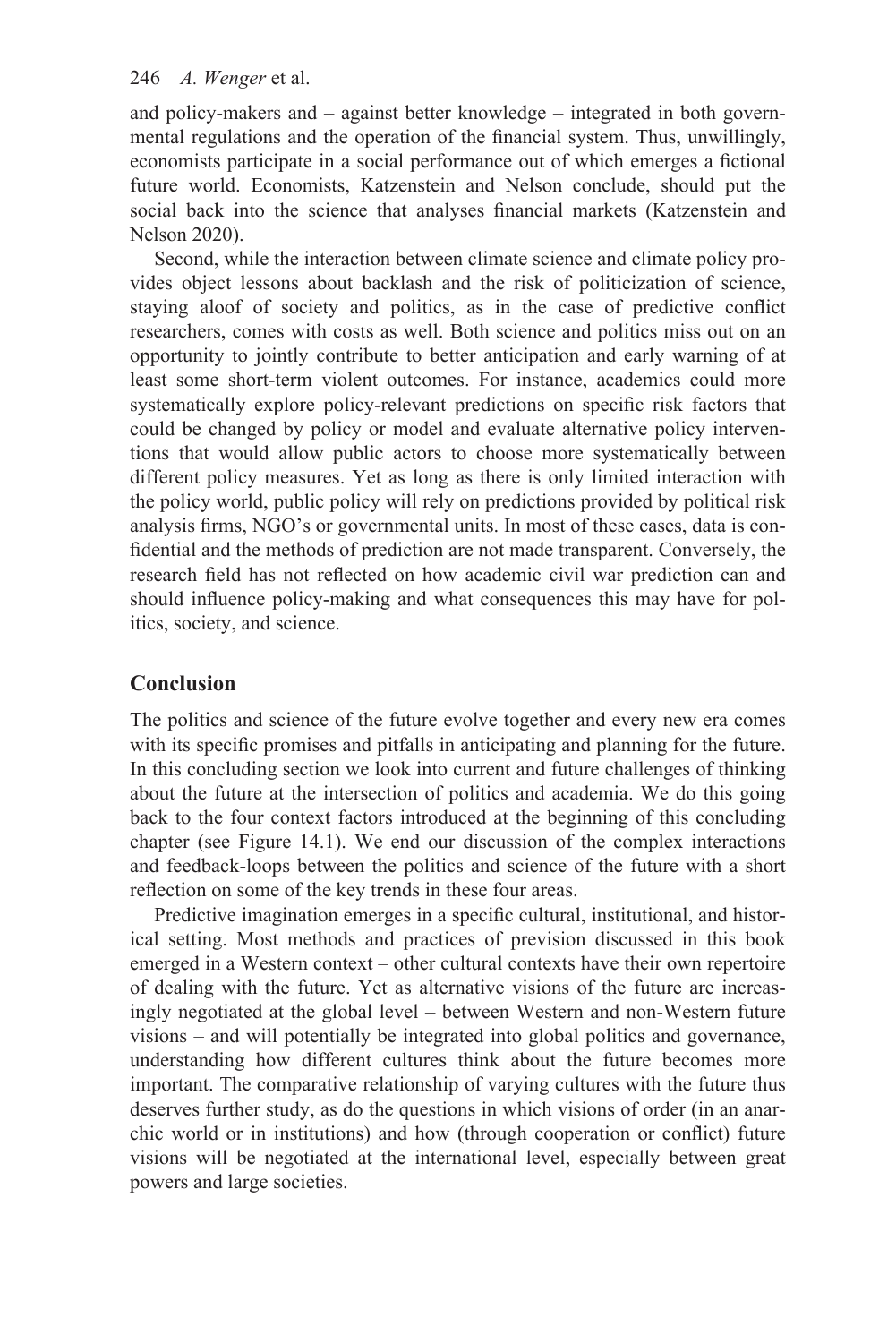Yet the question of who and where future visions are negotiated is relevant at the level of domestic politics too, precisely because the fragmentation of authority and accountability in addressing complex, interconnected, and transnational social challenges represents one of the key challenges for government and governance. State, society, and industry increasingly share responsibility in the day-to-day governance of technology, markets, health, and even in such fields as disaster preparedness, as the shift to precautionary politics and the rise of the concept of resilience across many policy fields demonstrate. The move to precautionary politics and a more networked approach to governance can be observed at both ends of the predicted time horizon, the very long one in the context of climate change and the very short one in the context of adapting to rapidly emerging technologies.

The demand for policy-relevant work in general and scientifically robust future-oriented knowledge in particular will keep rising – but the demand will likely shift from a case-by-case request of policy-makers to a more continuous collaboration, as the new predictive technologies are becoming more deeply integrated in the everyday operation of governmental bureaucracies and the day-to-day management of many public issues. The interconnectedness between ever denser socio-technical systems will grow rapidly, as the digitalization of society, economy, and politics takes its course. Society will become increasingly dependent on and interwoven with a rapidly expanding cyberspace, which in turn will be interlinked with space-based and other newly emerging technologies in the fields of quantum computing and artificial intelligence. Because these technologies will in large part be developed by global technology firms – and not public universities – the role of the private sector in assembling future knowledge will keep growing as well (Dunn Cavelty and Wenger 2019). Yet this also means that a growing portion of future knowledge will fall under trade secrets and non-disclosure agreements and lack transparency and accountability as regards epistemological premise, method, and data.

The historical shift away from a public model of prediction to a private model of prediction is linked to the growing computing power and the algorithmic exploitation of big data that come with the promise of controlling and managing the future at an unprecedented scale and speed. Yet it is problematic for society and democracy if the development and application of these new AI tools is dominated by a few global technology firms – that are operating under a steep safety–performance trade-off – and a few great powers – that perceive these technologies as a strategic resource (Dafoe 2018). In short, the dependence of the public sector on private providers of predictive tools and knowledge is increasing. As a corollary, there is a growing need for systematic and transparent evaluation of these tools and, especially in a democratic setting, governments are expected to ensure that these tools will be used in a responsible, inclusive, and peaceful way (Fischer and Wenger 2019). In addition, the growing role of private providers of scientific knowledge about the future also affects anticipatory practices, because with their applied and problem-centred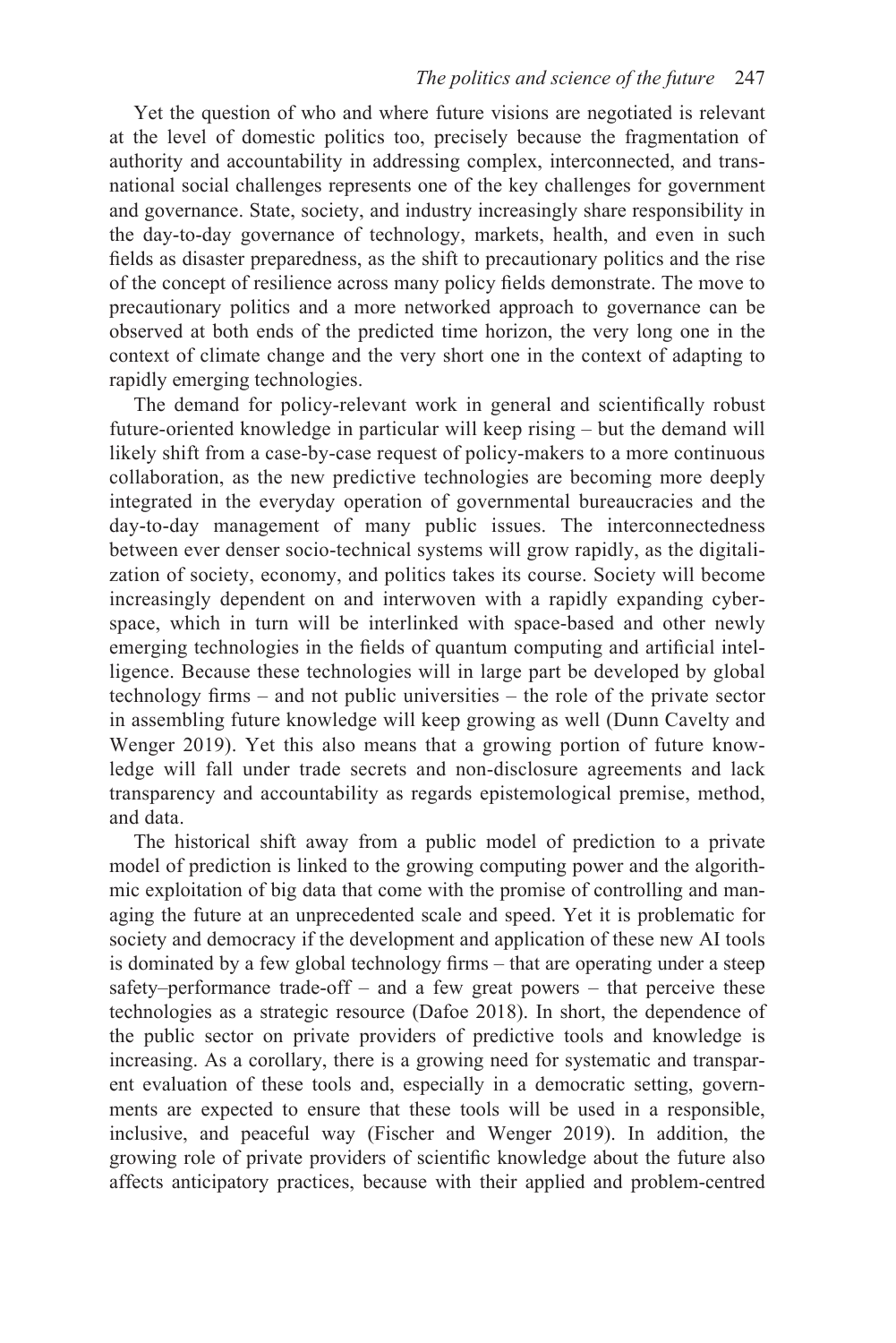outlook and flexible collaborative style they are well positioned to contribute to transdisciplinary modes of knowledge creation.

Academia and the traditional university system – based on a disciplinary organization of knowledge production and perceived as autonomous of society and politics – are changing too, shaping and shaped by the rapid transformation of society, economy, and politics. If scientists in universities want to become more policy-relevant, they must become more accustomed to work in interdisciplinary settings, because future knowledge is inherently multi-disciplinary. For example, more research at the intersections of computer science, mathematics, economic, and political science is needed in order to develop sustainable socio-technical systems. In addition, universities need to expand their policy-relevant tool box and define how they want to work in transdisciplinary settings at the intersection of basic and applied research, where multiple producers and consumers of future knowledge come together. It is in the interest of science and society that public universities are not marginalized in foreseeing and planning for what is to come.

Politics and science in a democracy depend on each other, especially as regards assembling and integrating future knowledge into policy and governance. The key contribution of academia is the creation of public, transparent, and peer-reviewed future-oriented knowledge. The key contribution of politics is the design of a deliberative and forward-looking mechanism to integrate this knowledge into public policy and practice. Together, they must choose the method and anticipatory practice so that they fit the object and political purpose of prevision; map, assess, and explore newly emerging predictive tools (Dafoe 2018); and join forces in science diplomacy as a means to build bridges between societies and ensure that the long-term development of these tools is transparent, inclusive, responsible, and sustainable (Fischer and Wenger 2019).

#### **References**

- Adam, B. (2010) 'History of the Future: Paradoxes and Challenges', *Rethinking History*  14(3): 361–78.
- Akin, H. and Scheufele, D. A. (2017) 'Overview of the Science of Science Communication', in K. H. Jamieson, D. M. Kahan and D. A. Scheufele (eds) *The Oxford Handbook of the Science of Science Communication*, Oxford: Oxford University Press, 25–34.
- Aradau, C. and van Munster, R. (2007) 'Governing Terrorism through Risk: Taking Precautions, (Un)Knowing the Future', *European Journal of International Relations*  13(1): 89–115.
- Assmann, A. (2013) *Ist die Zeit aus den Fugen? Aufstieg und Fall des Zeitregimes der Moderne*, München: Carl Hanser Verlag.
- Bara, C. (2020) 'Forecasting Civil War and Political Violence', in A. Wenger, U. Jasper and M. Dunn Cavelty (eds) *Probing and Governing the Future: The Politics and Science of Prevision*, London and New York: Routledge, 177–93.
- Bauer, H. and Brighi, E. (2009) 'Introducing Pragmatism to International Relations', in H. Bauer and E. Brighi (eds) *Pragmatism in International Relations*, London and New York: Routledge.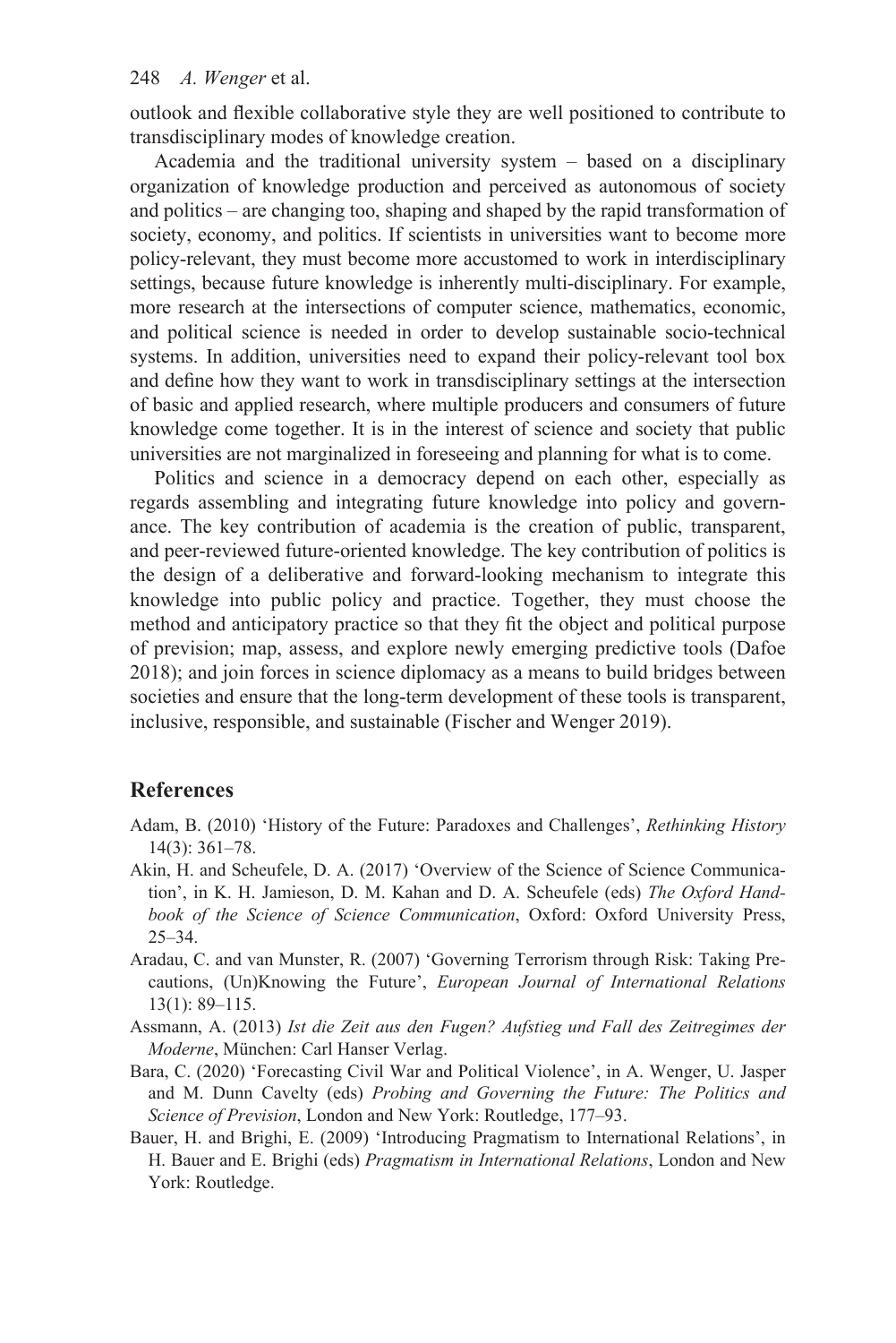- Bell, D. (1964) 'Twelve Modes of Prediction: A Preliminary Sorting of Approaches in the Social Sciences', *Daedalus* 93: 845–80.
- Breslin, S. (2011) 'The "China Model" and the Global Crisis: From Friedrich List to a Chinese Mode of Governance?', *International Affairs* 87(6): 1323–43.
- Buchanan, B. and Miller, T. (2017) *Machine Learning for Policymakers: What It Is and Why It Matters*, The Cyber Security Project, Cambridge, MA: Belfer Center for Science and International Affairs, Harvard Kennedy School.
- Chilvers, J. (2013) 'Reflexive Engagement? Actors, Learning, and Reflexivity in Public Dialogue on Science and Technology', *Science Communication* 35: 283–310.
- Dafoe, A. (2018) *AI Governance: A Research Agenda*, Governance of AI Program, Oxford: Future of Humanity Institute, University of Oxford.
- Dewey, J. (1954) *The Public and Its Problems*, Chicago: Swallow Press.
- Doubleday, R. (2008) 'Ethical Codes and Scientific Norms: The Role of Communication in Maintaining the Social Contract for Science', in R. Holliman, J. Thomas, S. Smidt, E. Scanlon and E. Whitelegg (eds) *Practising Science Communication in the Information Age: Theorising Professional Practices*, Oxford: Oxford University Press, 19–34.
- Dunn Cavelty, M. (2020) 'From Predicting to Forecasting: Uncertainties, Scenarios and their (Un)Intended Side Effects', in A. Wenger, U. Jasper and M. Dunn Cavelty (eds) *Probing and Governing the Future: The Politics and Science of Prevision*, London and New York: Routledge, 89–103.
- Dunn Cavelty, M. and Wenger, A. (2019) 'Cyber Security Meets Security Politics: Complex Technology, Fragmented Politics, and Networked Science', *Contemporary Security Policy* 41(1): 5–32.
- Dusdal, J. (2017) *Welche Organisationsformen produzieren Wissenschaft? Expansion, Vielfalt und Kooperation im deutschen Hochschul- und Wissenschaftssystem im globalen Kontext, 1900–2010*, Doctorate Thesis, Luxembourg: University of Luxembourg.
- Edenhofer, O. and Kowarsch, M. (2015) 'Cartography of Pathways: A New Model for Environmental Policy Assessments', *Environmental Science and Policy* 51: 56–64.
- Edwards, P. (2010) *A Vast Machine: Computer Models, Climate Data, and the Politics of Global Warming*, Cambridge, MA: MIT Press.
- Ewald, F. (2002) 'The Return of Descartes's Malicious Demon: An Outline of a Philosophy of Precaution', in T. Baker and J. Simon (eds) *Embracing Risk*, Chicago: Chicago University Press, 273–301.
- Ferdinand, P. (2016) 'Westward Ho: The China Dream and "One Belt, One Road": Chinese Foreign Policy under Xi Jinping', *International Affairs* 92(4): 941–57.
- Fischer, S. C. and Wenger, A. (2019) 'A Neutral Hub for AI Research', *CSS Policy Perspectives 7*(2), Zurich: Center for Security Studies (CSS).
- Fukuyama, F. (1992) *The End of History and the Last Man*, New York: Free Press.
- Gavin, F. J. (2020) 'Thinking Historically: A Guide for Policy', in A. Wenger, U. Jasper and M. Dunn Cavelty (eds) *Probing and Governing the Future: The Politics and Science of Prevision*, London and New York: Routledge, 73–88.
- Gibbons, M., Limoges, C., Nowotny, H., Schwartzman, S., Scott, P. and Trow, M. (1994) *The New Production of Knowledge: The Dynamics of Science and Research in Contemporary Societies*, London: Sage.
- Grunwald, A. (2014) 'The Hermeneutic Side of Responsible Research and Innovation', *Journal of Responsible Innovation* 1: 274–91.
- Hellmann, G. (2020) 'How to Know the Future and the Past (and How Not): A Pragmatist Perspective on Foresight and Hindsight', in A. Wenger, U. Jasper and M. Dunn Cavelty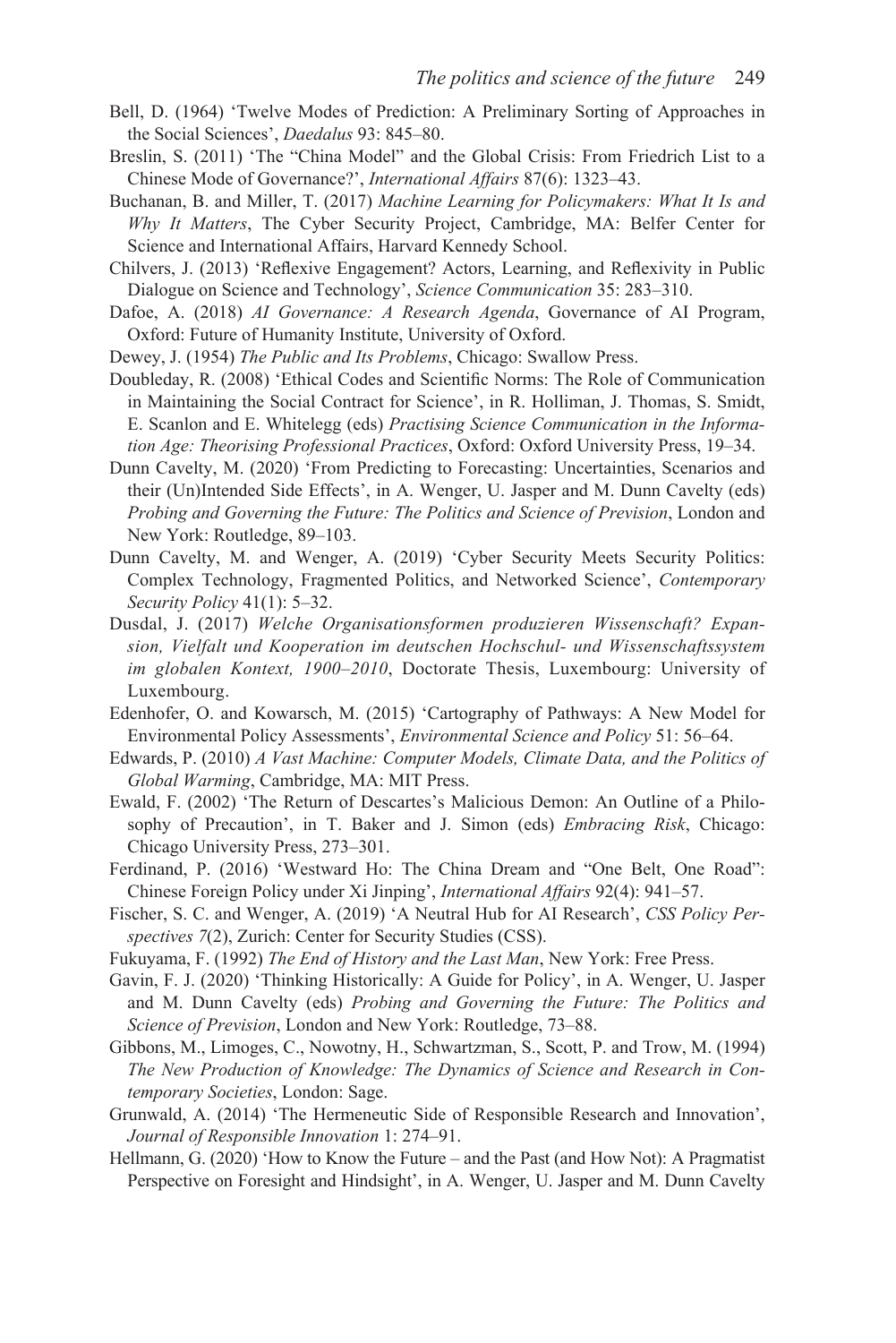(eds) *Probing and Governing the Future: The Politics and Science of Prevision*, London and New York: Routledge, 45–62.

- Hölscher, L. (ed.) (2017) *Die Zukunft des 20. Jahrhunderts: Dimensionen einer historischen Zukunftsforschung*, Frankfurt/New York: Campus Verlag.
- Horowitz, C. (2020) 'Future Thinking and Cognitive Distortions: Key Questions that Guide Forecasting Processes', in A. Wenger, U. Jasper and M. Dunn Cavelty (eds) *Probing and Governing the Future: The Politics and Science of Prevision*, London and New York: Routledge, 63–72.
- Jacob, M. and Hellström, T. (2000) *The Future of Knowledge Production in the Academy*, Buckingham: The Society for Research into Higher Education and Open University Press.
- Jasanoff, S. (2015) 'Imagined and Invented Worlds', in S. Jasanoff and S.-H. Kim (eds) *Dreamscapes of Modernity: Sociotechnical Imaginaries and the Fabrication of Power*, Chicago: Chicago University Press.
- Jasanoff, S. (2020) 'Imagined Worlds: The Politics of Future-Making in the 21st Century', in A. Wenger, U. Jasper and M. Dunn Cavelty (eds) *Probing and Governing the Future: The Politics and Science of Prevision*, London and New York: Routledge, 27–44.
- Jasanoff, S. and Kim, S.-H. (eds) (2015) *Dreamscapes of Modernity: Sociotechnical Imaginaries and the Fabrication of Power*, Chicago: Chicago University Press.
- Jasper, U. (2020) 'The Anticipative Medicalization of Life: Governing Future Risk and Uncertainty in (Global) Health', in A. Wenger, U. Jasper and M. Dunn Cavelty (eds) *Probing and Governing the Future: The Politics and Science of Prevision*, London and New York: Routledge, 122–40.
- Jervis, R. (2010) 'Why Intelligence and Policymakers Clash', *Political Science Quarterly*  125(2): 185–204.
- Jones, L. and Zeng, J. (2019) 'Understanding China's "Belt and Road Initiative": Beyond "Grand Strategy" to a State Transformation Analysis', *Third World Quarterly* 40(8): 1415–39.
- Katzenstein, P. J. and Nelson, S. C. (2020) 'Crisis, What Crisis? Uncertainty, Risk, and Financial Markets', in A. Wenger, U. Jasper and M. Dunn Cavelty (eds) *Probing and Governing the Future: The Politics and Science of Prevision*, London and New York: Routledge, 141–57.
- Klinke, A. and Renn, O. (2002) 'A New Approach to Risk Evaluation and Management: Risk-Based, Precaution-Bases, and Discourse-Based Strategies', *Risk Analysis* 22(6): 1071–94.
- Leese, M. (2020) "We Do That Once per Day": Cyclical Futures and Institutional Ponderousness in Predictive Policing', in A. Wenger, U. Jasper and M. Dunn Cavelty (eds) *Probing and Governing the Future: The Politics and Science of Prevision*, London and New York: Routledge, 213–25.
- Lemos, M. C. and Klenk, N. (2020) 'Uncertainty and Precariousness at the Policy– Science Interface: Three Cases of Climate-Driven Adaptation', in A. Wenger, U. Jasper and M. Dunn Cavelty (eds) *Probing and Governing the Future: The Politics and Science of Prevision*, London and New York: Routledge, 107–21.
- Lentzos, F., Gouyon, J.-B. and Balmer, B. (2020) 'Imagining Future Biothreats: The Role of Popular Culture', in A. Wenger, U. Jasper and M. Dunn Cavelty (eds) *Probing and Governing the Future: The Politics and Science of Prevision*, London and New York: Routledge, 158–76.
- Li, Y., Chen, J. and Feng, L. (2012) 'Dealing with Uncertainty: A Survey of Theories and Practices', *IEEE Transactions on Knowledge and Data Engineering 25*(11): 2463–82.